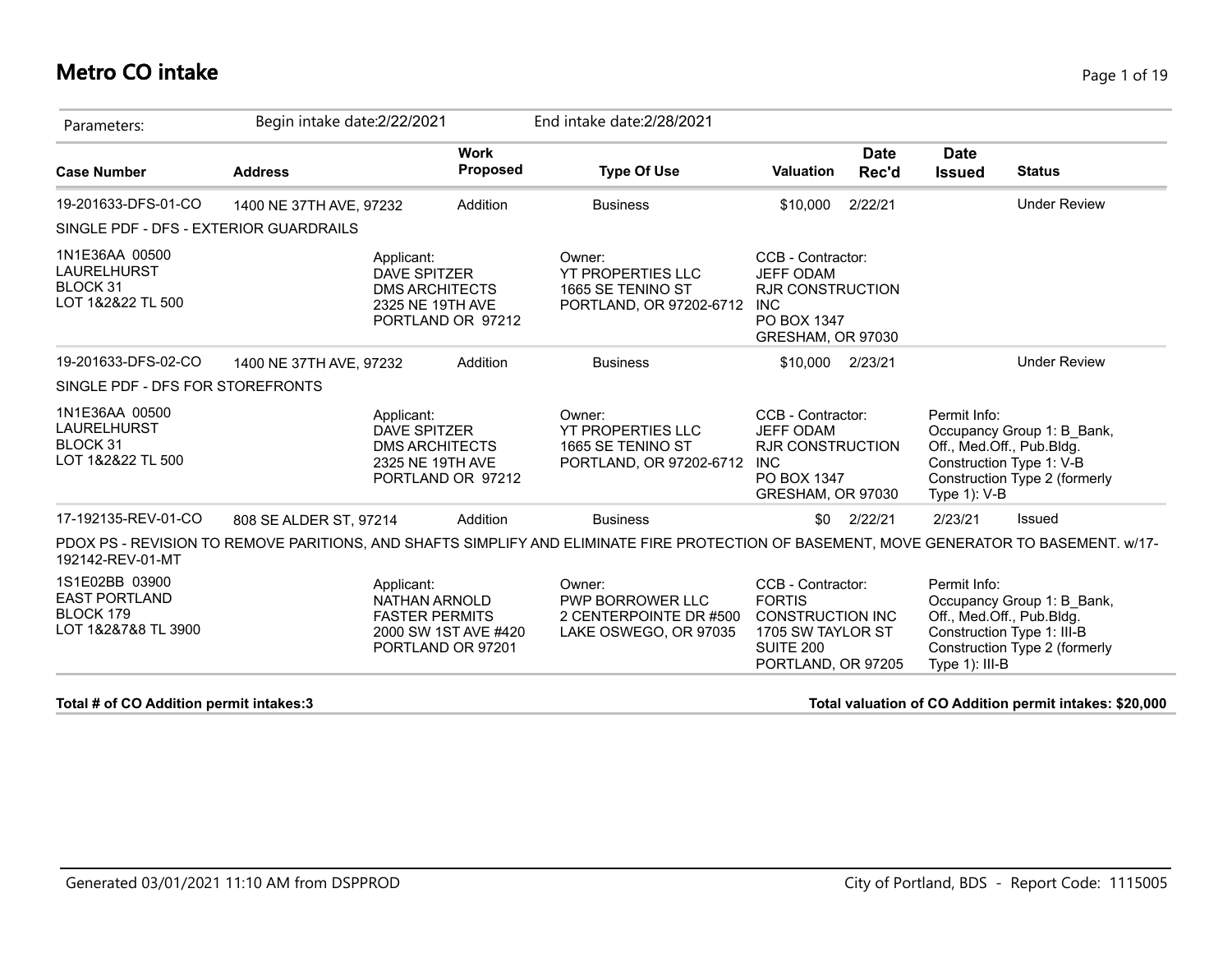# **Metro CO intake** Page 2 of 19

| Parameters:                                                                     | Begin intake date: 2/22/2021              |                                                                                                                                                |                                              | End intake date: 2/28/2021                                                                                                                    |                                                                                                              |                      |                                       |                                                        |
|---------------------------------------------------------------------------------|-------------------------------------------|------------------------------------------------------------------------------------------------------------------------------------------------|----------------------------------------------|-----------------------------------------------------------------------------------------------------------------------------------------------|--------------------------------------------------------------------------------------------------------------|----------------------|---------------------------------------|--------------------------------------------------------|
| <b>Case Number</b>                                                              | <b>Address</b>                            |                                                                                                                                                | <b>Work</b><br>Proposed                      | <b>Type Of Use</b>                                                                                                                            | Valuation                                                                                                    | <b>Date</b><br>Rec'd | <b>Date</b><br><b>Issued</b>          | <b>Status</b>                                          |
| 21-017961-000-00-CO                                                             | 5630 S RIVERSIDE LN - UNIT<br>12, 97239   |                                                                                                                                                | Alteration                                   | Apartments/Condos<br>(3 or more units)                                                                                                        | \$20,000                                                                                                     | 2/25/21              |                                       | <b>Under Review</b>                                    |
| SINGLE PDF - REMOVE INTERIOR WALLS IN CONDO UNIT 12, STRENGTHEN EXISTING BEAM.  |                                           |                                                                                                                                                |                                              |                                                                                                                                               |                                                                                                              |                      |                                       |                                                        |
| 1S1E15CA 90063<br>WILLAMETTE SHORES CONDOMINIUM<br><b>LOT 17</b>                |                                           | Applicant:<br><b>JOHN BRILES</b><br>THE JOHN N BRILES<br><b>REVOCABLE TRUST</b>                                                                | 455 S HAMILTON CT #602<br>PORTLAND, OR 97239 | Owner:<br><b>JOHN BRILES</b><br>THE JOHN N BRILES<br><b>REVOCABLE TRUST</b><br>455 S HAMILTON CT #602<br>PORTLAND, OR 97239                   |                                                                                                              |                      | Permit Info:<br>Occupancy Group 1: R- | 2 Residential Multi-family<br>Construction Type 1: V-A |
| 21-017061-000-00-CO                                                             | 2626 SW BEAVERTON<br>HILLSDALE HWY, 97239 |                                                                                                                                                | Alteration                                   | Apartments/Condos<br>(3 or more units)                                                                                                        | \$100,000                                                                                                    | 2/25/21              |                                       | <b>Under Review</b>                                    |
|                                                                                 |                                           |                                                                                                                                                |                                              | SINGLE PDF - PARTIAL CHANGE OF OCCUPANCY FROM S TO R-2, CREATE 2 NEW UNITS IN LOWER LEVEL.                                                    |                                                                                                              |                      |                                       |                                                        |
| 1S1E17DA 03700<br>SECTION 17 1S 1E<br>TL 3700 0.30 ACRES                        |                                           | Applicant:<br><b>ADAM LAWLER</b><br><b>MECHANISM</b><br>ARCHITECTURE LLC<br>1017 SW MORRISON<br>STREET, SUITE 409<br>PORTLAND, OREGON<br>97205 |                                              | Owner:<br>YURY BENIKOV<br>8804 SW 72ND AVE<br>TIGARD, OR 97223-9638<br>Owner:<br>YELENA BENIKOV<br>8804 SW 72ND AVE<br>TIGARD, OR 97223-9638  | CCB - Contractor:<br><b>MARK EVENS</b><br><b>CONSTRUCTION INC</b><br>PO BOX 1569<br>SANDY, OR 97055          |                      | Permit Info:<br>Occupancy Group 1: R- | 2 Residential Multi-family<br>Construction Type 1: V-B |
| 21-016918-000-00-CO                                                             | 1314 NW IRVING ST - UNIT<br>508, 97209    |                                                                                                                                                | Alteration                                   | Apartments/Condos<br>(3 or more units)                                                                                                        | \$95,009                                                                                                     | 2/23/21              |                                       | <b>Under Review</b>                                    |
| <b>ROOMS</b>                                                                    |                                           |                                                                                                                                                |                                              | SINGLE PDF - REMODEL EXISTING CONDO: RECONFIGURE EXISTING BATHROOM, RELOCATE INTERIOR PARTITION WALLS TO RECONFIGURE LOCATION OF DEN          |                                                                                                              |                      |                                       |                                                        |
| 1N1E33AD 80109<br><b>IRVING STREET LOFTS</b><br>A CONDOMINIUM<br><b>LOT 508</b> |                                           | Applicant:<br><b>SEAN BARNETT</b><br>POLYMATH STUDIO<br>342<br>PORTLAND OR 97202                                                               | 2505 SE 11TH AVE STE                         | Owner:<br>YIJIN BAO<br>1314 NW IRVING ST #508<br>PORTLAND, OR 97209<br>Owner:<br>ANDERS OLSON<br>1314 NW IRVING ST #508<br>PORTLAND, OR 97209 | CCB - Contractor:<br><b>WESTWARD VISTA</b><br>CONSTRUCTION INC<br>715 SE CENTURY BLVD<br>HILLSBORO, OR 97123 |                      | Permit Info:<br>Occupancy Group 1: R- | 2 Residential Multi-family<br>Construction Type 1: I-A |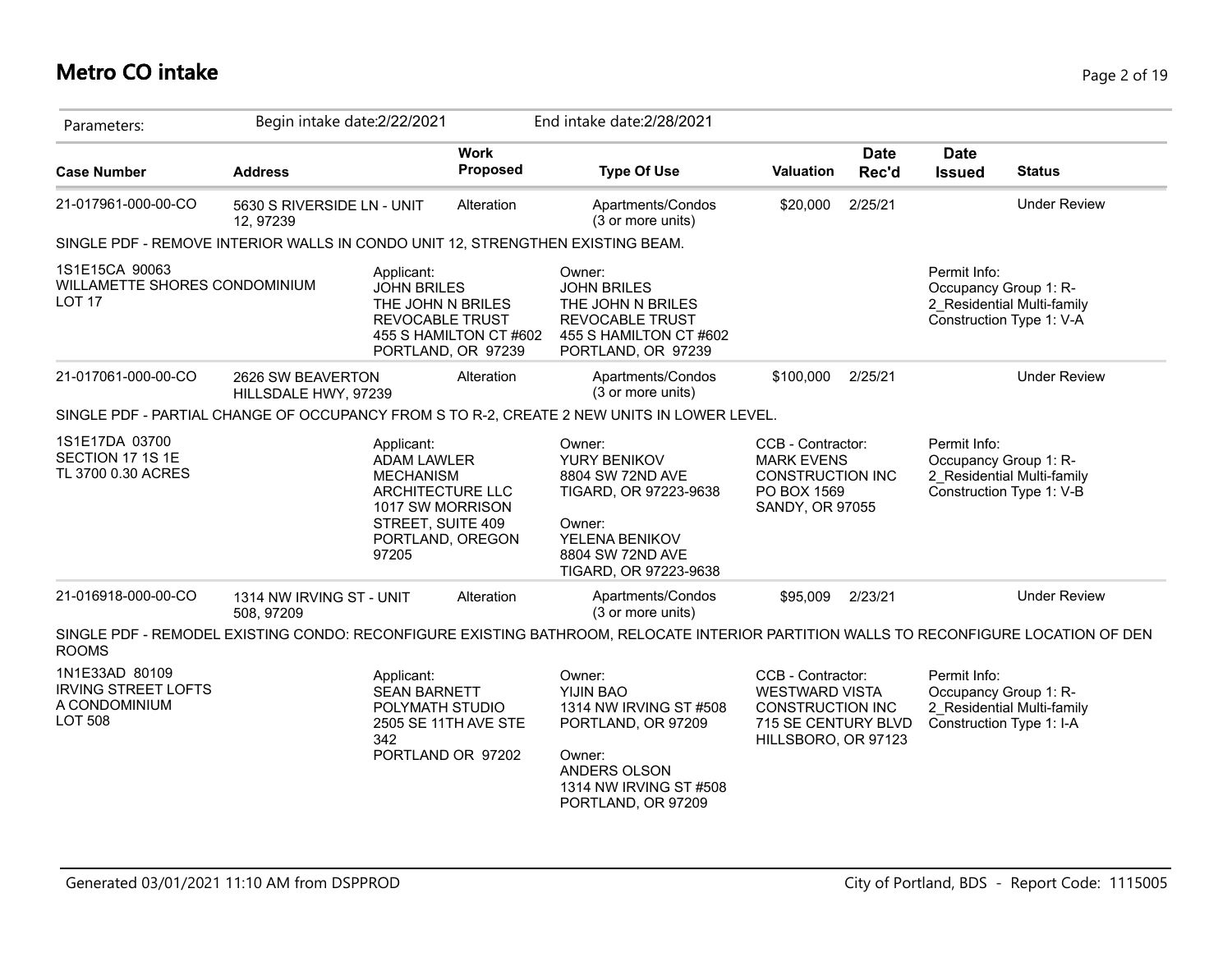| Parameters:                                                            | Begin intake date: 2/22/2021                                                                                                                                                                                                                              |                                            | End intake date: 2/28/2021                                                                                                                         |                                                                                                                                           |                      |                                       |                                                         |
|------------------------------------------------------------------------|-----------------------------------------------------------------------------------------------------------------------------------------------------------------------------------------------------------------------------------------------------------|--------------------------------------------|----------------------------------------------------------------------------------------------------------------------------------------------------|-------------------------------------------------------------------------------------------------------------------------------------------|----------------------|---------------------------------------|---------------------------------------------------------|
| <b>Case Number</b>                                                     | <b>Address</b>                                                                                                                                                                                                                                            | <b>Work</b><br><b>Proposed</b>             | <b>Type Of Use</b>                                                                                                                                 | <b>Valuation</b>                                                                                                                          | <b>Date</b><br>Rec'd | <b>Date</b><br><b>Issued</b>          | <b>Status</b>                                           |
| 21-017189-000-00-CO                                                    | 730 SW ST CLAIR AVE, 97205                                                                                                                                                                                                                                | Alteration                                 | Apartments/Condos<br>(3 or more units)                                                                                                             | \$200,000                                                                                                                                 | 2/23/21              |                                       | <b>Under Review</b>                                     |
|                                                                        | SINGLE PDF - VOLUNTARY SEISMIC UPGRADE TO ROOF OF 4 STORY URM APARTMENT BUILDING.                                                                                                                                                                         |                                            |                                                                                                                                                    |                                                                                                                                           |                      |                                       |                                                         |
| 1N1E33CD 03600<br>JOHNSONS ADD<br>BLOCK 6<br>N 64' OF W 100' OF S 124' | Applicant:<br><b>DAN WILLIAMS</b><br><b>FASTER PERMITS</b><br>420                                                                                                                                                                                         | 2000 SW 1ST AVE SUITE<br>PORTLAND OR 97201 | Owner:<br><b>GALLATIN ST CLAIR LLC</b><br>11400 W OLYMPIC BLVD<br>#350<br>LOS ANGELES, CA 90064                                                    | Primary Contractor:<br><b>TO BID</b>                                                                                                      |                      | Permit Info:<br>Occupancy Group 1: R- | 2 Residential Multi-family                              |
| 19-169783-REV-01-CO                                                    | 1205 SW CARDINELL DR                                                                                                                                                                                                                                      | Alteration                                 | Apartments/Condos<br>(3 or more units)                                                                                                             | \$350.000                                                                                                                                 | 2/24/21              |                                       | <b>Under Review</b>                                     |
|                                                                        | SINGLE PDF - VALUE-ADDED REVISION TO ADD SOUTH, UPPER AND ELEVATOR/MECHANICAL PENTHOUSE ROOFS TO THE SCOPE OF RE-ROOFING PROJECT. ADD<br>EMBETTERMENT OF EXISTING ROOF MAINTENANCE/EMERGENCY ACCESS GUARD RAIL ON THE THREE OPEN SIDES OF THE SOUTH ROOF. |                                            |                                                                                                                                                    |                                                                                                                                           |                      |                                       |                                                         |
|                                                                        |                                                                                                                                                                                                                                                           |                                            |                                                                                                                                                    |                                                                                                                                           |                      |                                       |                                                         |
|                                                                        | Applicant:<br><b>SCOTT MECALIS</b><br>4414 SE RURAL                                                                                                                                                                                                       | PORTLAND, OR 97206                         | Owner:<br><b>ASSOCIATION OF UNIT</b><br>OWNERS OF CARDINELL<br><b>VIEW LOFTS</b><br><b>CONDOMINIUMS</b><br>PO BOX 28205<br>PORTLAND, OR 97228-8205 | CCB - Contractor:<br><b>JEFF MILLIS</b><br><b>GORES</b><br>CONSTRUCTION INC<br>5831 SE<br><b>INTERNATIONAL WAY</b><br>MILWAUKIE, OR 97222 |                      | Permit Info:<br>Occupancy Group 1: R- | 2 Residential Multi-family<br>Construction Type 1: II-B |
| 1S1E04DB 70000<br>21-011534-000-00-CO                                  | 1016 W BURNSIDE ST, 97209                                                                                                                                                                                                                                 | Alteration                                 | Assembly                                                                                                                                           | \$1,200,000                                                                                                                               | 2/22/21              |                                       | <b>Under Review</b>                                     |
|                                                                        | PDOX PS - TI FOR NEW TENANT RESTAURANT, CHANGE OF OCCUPANCY (M TO A): ADD NEW INTERIOR WALLS TO CREATE NEW SEATING AREA WITH DINING;<br>OPEN KITCHEN AREA, COOK LINE, PREP AREA, MANAGERS OFFICE, WALK IN COOLER w/21-013807-CO (trash) & 21-013810-MT    |                                            |                                                                                                                                                    |                                                                                                                                           |                      |                                       |                                                         |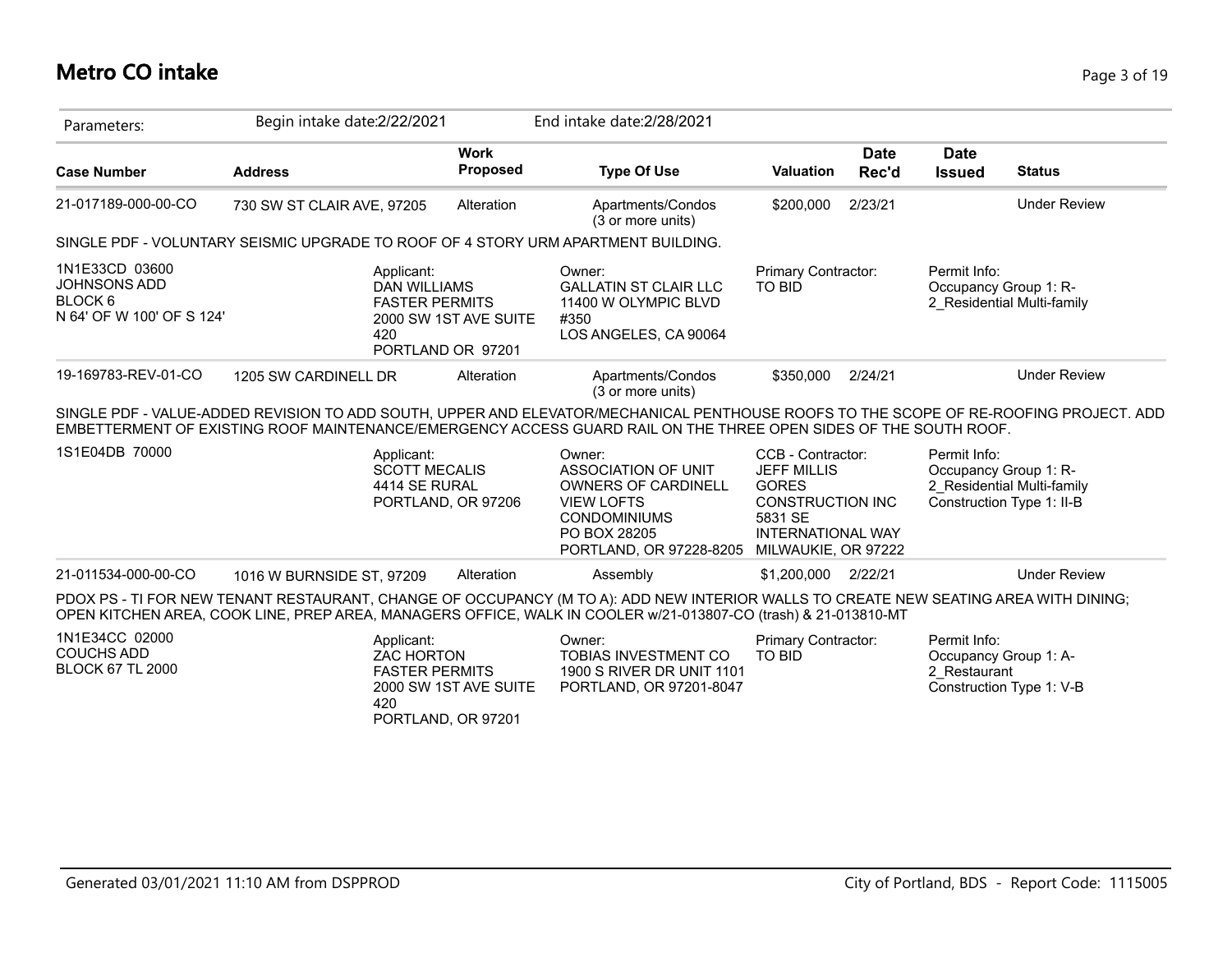# **Metro CO intake** Page 4 of 19

| Parameters:                                                                             | Begin intake date:2/22/2021                                                                                 |                                | End intake date: 2/28/2021                                                                                                             |                                                                                                                                    |                      |                                                             |                                                              |
|-----------------------------------------------------------------------------------------|-------------------------------------------------------------------------------------------------------------|--------------------------------|----------------------------------------------------------------------------------------------------------------------------------------|------------------------------------------------------------------------------------------------------------------------------------|----------------------|-------------------------------------------------------------|--------------------------------------------------------------|
| <b>Case Number</b>                                                                      | <b>Address</b>                                                                                              | <b>Work</b><br><b>Proposed</b> | <b>Type Of Use</b>                                                                                                                     | Valuation                                                                                                                          | <b>Date</b><br>Rec'd | <b>Date</b><br><b>Issued</b>                                | <b>Status</b>                                                |
| 20-112427-DFS-01-CO                                                                     | 3310 SW US VETERANS<br>HOSPITAL RD - Unit PP, 97201                                                         | Alteration                     | Assembly                                                                                                                               | \$800,000                                                                                                                          | 2/25/21              |                                                             | <b>Under Review</b>                                          |
|                                                                                         | SINGLE PDF - DFS FOR METAL PANEL AND ATTACHMENTS.                                                           |                                |                                                                                                                                        |                                                                                                                                    |                      |                                                             |                                                              |
| 1S1E09<br>00200                                                                         | Applicant:<br><b>RYAN HILL</b><br><b>HOFFMAN</b><br><b>CONSTRUCTION</b><br>2100<br>PORTLAND, OR 97205       | 805 SW BROADWAY, STE           | Owner:<br>OREGON STATE BOARD OF HOFFMAN<br><b>HIGHER EDUCATION</b><br>3181 SW SAM JACKSON<br><b>PARK RD</b><br>PORTLAND, OR 97239-3011 | CCB - Contractor:<br><b>CONSTRUCTION</b><br><b>COMPANY OF OREGON</b><br>805 SW BROADWAY<br><b>SUITE 2100</b><br>PORTLAND, OR 97205 |                      | Permit Info:<br>Construction Type 1: II-A                   | Occupancy Group 1: I-2_Hospital                              |
| 19-258079-DFS-01-CO                                                                     | 1151 SW VERMONT ST, 97219                                                                                   | Alteration                     | Assembly                                                                                                                               | \$23,132 2/23/21                                                                                                                   |                      |                                                             | <b>Under Review</b>                                          |
|                                                                                         | SINGLE PDF - DFS FOR GRANDSTAND ADA DECK AND RAILING INSTALLATIONS.                                         |                                |                                                                                                                                        |                                                                                                                                    |                      |                                                             |                                                              |
| 1S1E16CD 03800<br>SECTION 16 1S 1E<br>TL 3800 4.50 ACRES                                | Applicant:<br>Nicholas Sukkau<br><b>Portland Public Schools</b><br>501 N Dixon Street<br>Portland, OR 97227 |                                | Owner:<br><b>SCHOOL DISTRICT NO 1</b><br>PO BOX 3107<br>PORTLAND, OR 97208-3107                                                        | CCB - Contractor:<br><b>TODD HESS BUILDING</b><br>CO<br>9414 SW BARBUR BLVD<br><b>STE 150</b><br>PORTLAND, OR 97219                |                      |                                                             |                                                              |
| 21-016931-000-00-CO                                                                     | 1552 N KILLINGSWORTH ST,<br>97217                                                                           | Alteration                     | Assembly                                                                                                                               | \$1                                                                                                                                | 2/23/21              |                                                             | <b>Under Review</b>                                          |
|                                                                                         | SINGLE PDF - CHANGE OF OCCUPANCY FROM A TO E                                                                |                                |                                                                                                                                        |                                                                                                                                    |                      |                                                             |                                                              |
| 1N1E21AA 00400<br><b>RIVERSIDE ADD</b><br>BLOCK 16<br>LOT 6&7<br>W 8' OF S 32' OF LOT 8 | Applicant:<br><b>NICHOLAS</b><br>PAPAEFTHIMIOU<br>8535 SE 9TH AVE<br>PORTLAND OR 97202                      |                                | Owner:<br><b>CHRIST MEMORIAL</b><br>CHURCH OF GOD IN<br><b>CHRIST</b><br>1552 N KILLINGSWORTH<br><b>ST</b><br>PORTLAND, OR 97217       |                                                                                                                                    |                      | Permit Info:<br>Construction Type 1: V-B<br>Type $1$ ): V-B | Occupancy Group 1: E School<br>Construction Type 2 (formerly |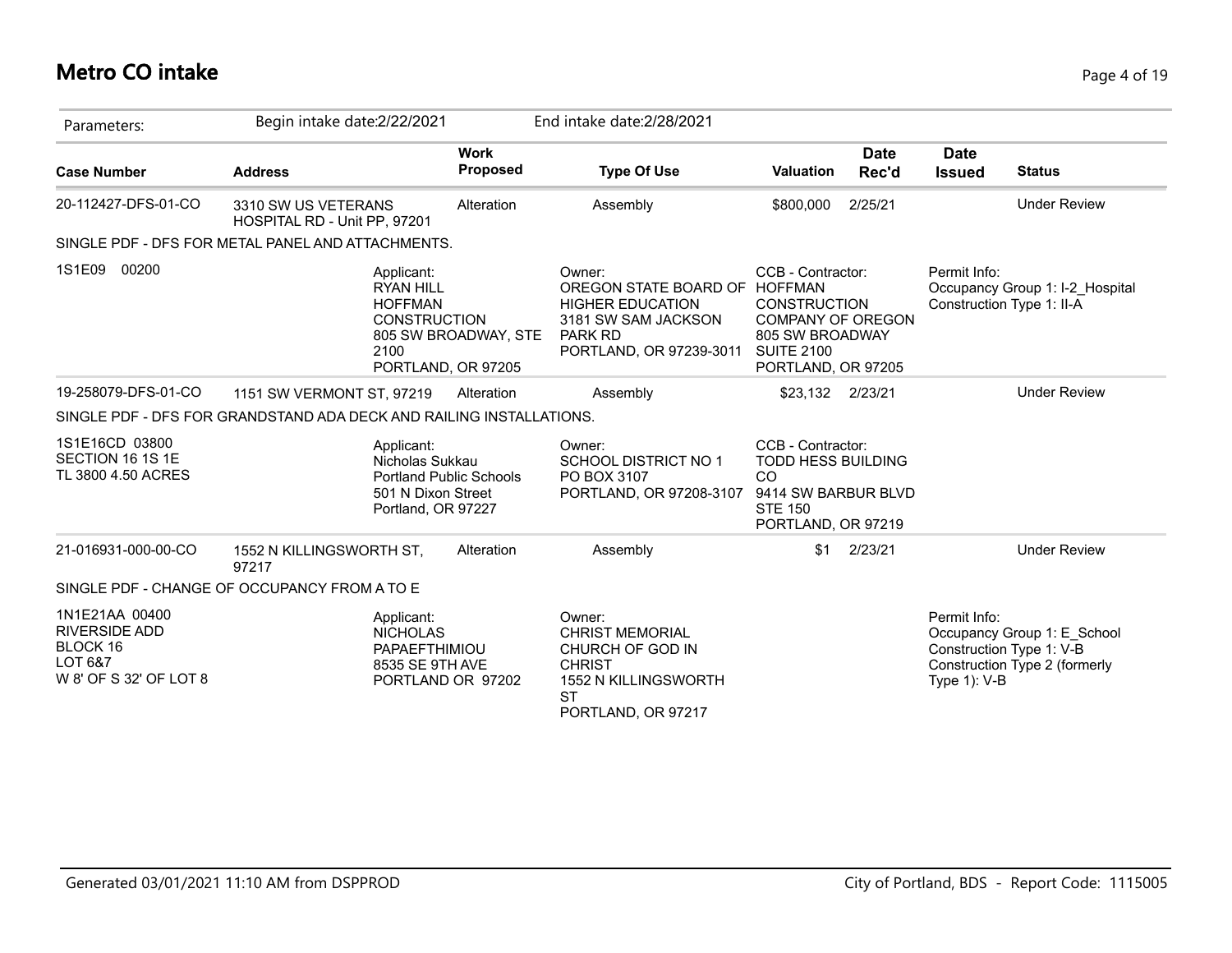# **Metro CO intake** Page 5 of 19

| Parameters:                                                                                                                                | Begin intake date: 2/22/2021 |                                                                                    |                                            | End intake date: 2/28/2021                                                                                                                                              |                                                                                                                                            |               |                              |                                                                                     |
|--------------------------------------------------------------------------------------------------------------------------------------------|------------------------------|------------------------------------------------------------------------------------|--------------------------------------------|-------------------------------------------------------------------------------------------------------------------------------------------------------------------------|--------------------------------------------------------------------------------------------------------------------------------------------|---------------|------------------------------|-------------------------------------------------------------------------------------|
| <b>Case Number</b>                                                                                                                         | <b>Address</b>               |                                                                                    | <b>Work</b><br><b>Proposed</b>             | <b>Type Of Use</b>                                                                                                                                                      | <b>Valuation</b>                                                                                                                           | Date<br>Rec'd | <b>Date</b><br><b>Issued</b> | <b>Status</b>                                                                       |
| 21-016772-000-00-CO                                                                                                                        | 4212 NE BROADWAY, 97213      |                                                                                    | Alteration                                 | <b>Business</b>                                                                                                                                                         | \$19,270                                                                                                                                   | 2/25/21       |                              | <b>Under Review</b>                                                                 |
|                                                                                                                                            |                              |                                                                                    |                                            | SINGLE PDF - RENOVATE EXISTING RESTROOM AND ADJACENT HALL AND CLOSET INTO NEW ACCESSIBLE SINGLE OCCUPANCY RESTROOM.                                                     |                                                                                                                                            |               |                              |                                                                                     |
| 1N2E30CC 12300<br><b>RALSTONS ADD</b><br><b>BLOCK1</b><br>LOT 9-15 EXC PT IN ST<br>LOT 16 EXC PT IN STS, LOT 17 EXC PT IN ST,<br>LOT 18-24 |                              | Applicant:<br>Mike Sullivan<br>2344 NW 24th Ave<br>Portalnd, OR 97210              | Reimers & Jolivette, Inc.                  | Owner:<br><b>ROSE CITY INVESTMENT</b><br>CO.<br>4212 NE BROADWAY<br>PORTLAND, OR 97213-1458                                                                             | CCB - Contractor:<br><b>SCOTT PATER</b><br><b>REIMERS &amp; JOLIVETTE</b><br><b>INC</b><br>2344 NW 24TH AVE<br>PORTLAND, OR 97210-<br>2132 |               | Permit Info:                 | Occupancy Group 1: B_Bank,<br>Off., Med.Off., Pub.Bldg.<br>Construction Type 1: V-B |
| 19-252870-DFS-04-CO                                                                                                                        | 710 NE HOLLADAY ST, 97232    |                                                                                    | Alteration                                 | <b>Business</b>                                                                                                                                                         | \$150,000                                                                                                                                  | 2/24/21       |                              | <b>Under Review</b>                                                                 |
| SINGLE PDF - DFS Aluminum Storefront                                                                                                       |                              |                                                                                    |                                            |                                                                                                                                                                         |                                                                                                                                            |               |                              |                                                                                     |
| 1N1E35BC 00200<br><b>HOLLADAYS ADD</b><br>BLOCK 91&102 TL 200<br>DEFERRED ADDITIONAL TAX LIABILITY                                         |                              | Applicant:<br><b>NATHAN CLARK</b><br><b>SWINERTON</b><br>PORTLAND OR<br><b>USA</b> |                                            | Owner:<br>AAT LLOYD DISTRICT LLC<br>11455 EL CAMINO REAL<br>#200<br>SAN DIEGO, CA 92130-2047                                                                            | CCB - Contractor:<br><b>SWINERTON BUILDERS</b><br><b>INC</b><br>2001 CLAYTON ROAD<br>7TH FLOOR LEGAL<br>CONCORD, CA 94520                  |               |                              |                                                                                     |
| 21-016552-000-00-CO                                                                                                                        | 2112 NE 42ND AVE, 97213      |                                                                                    | Alteration                                 | <b>Business</b>                                                                                                                                                         | \$60,000 2/22/21                                                                                                                           |               |                              | <b>Under Review</b>                                                                 |
|                                                                                                                                            |                              |                                                                                    |                                            | SINGLE PDF - TENANT IMPROVEMENT, NO CHANGE IN OCCUPANCY. ADD (2) INTERIOR WALLS, (1) INTERIOR DOOR, RELOCATE ELECTRICAL FIXTURES.                                       |                                                                                                                                            |               |                              |                                                                                     |
| 1N2E30CB 20100<br><b>ROSSMERE</b><br>BLOCK <sub>21</sub><br>LOT 9-11                                                                       |                              | Applicant:<br>REBECCA BROCK<br><b>ANKROM MOISAN</b>                                | 38 NW DAVIS, STE 300<br>PORTLAND, OR 97209 | Owner:<br>PFEIFER, DONLAD V TR<br>17540 MESNARD ST#C100<br>LAKE OSWEGO, OR 97034<br>Owner:<br>PFEIFER, VIRGINIA E TR<br>17540 MESNARD ST #C100<br>LAKE OSWEGO, OR 97034 | CCB - Contractor:<br><b>MIKE BROWN</b><br><b>RUSSELL</b><br><b>CONSTRUCTION INC</b><br>20915 SW 105TH AVE<br>TUALATIN, OR 97062            |               | Permit Info:                 | Occupancy Group 1: B Bank,<br>Off., Med.Off., Pub.Bldg.<br>Construction Type 1: V-B |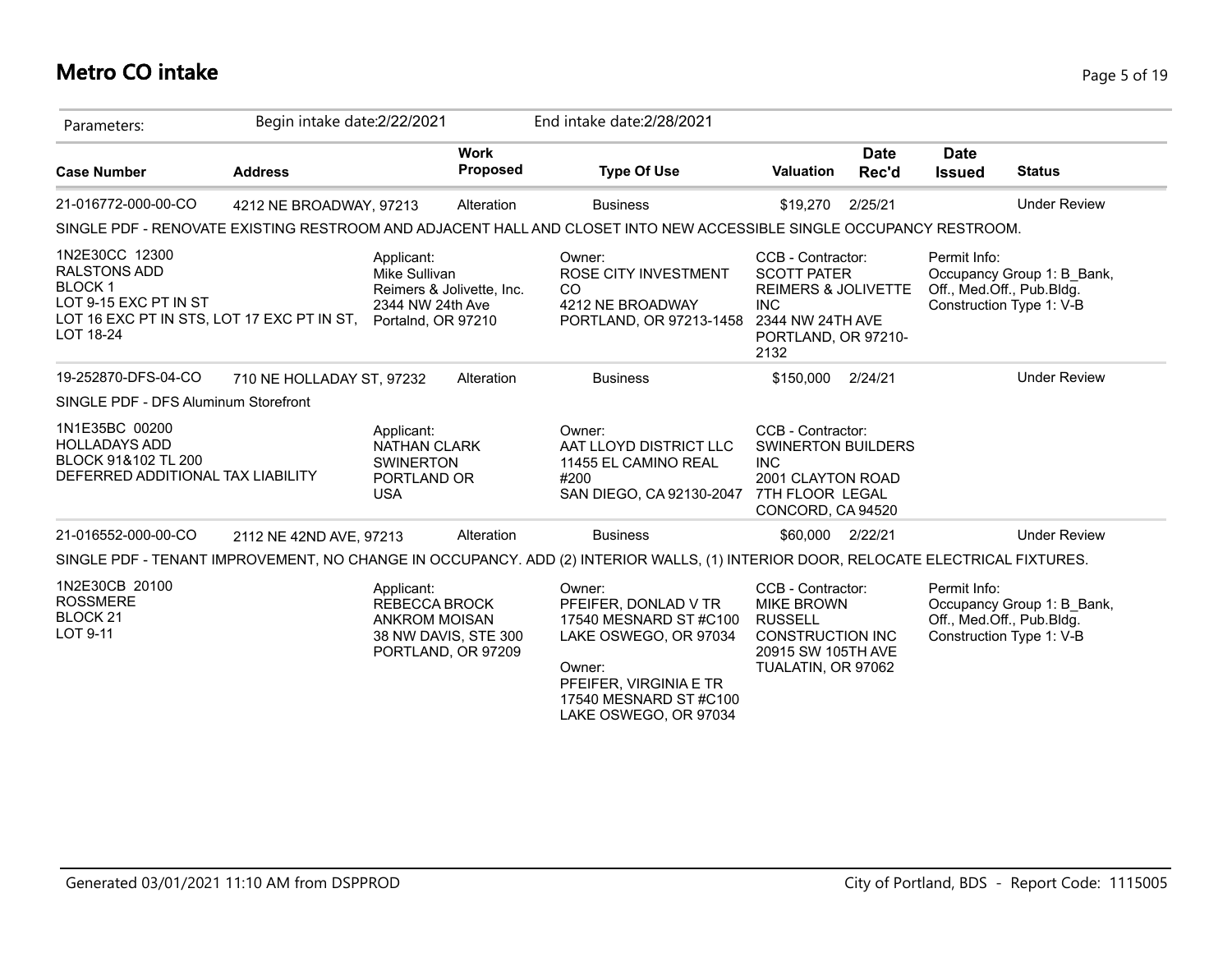# **Metro CO intake** Page 6 of 19

| Parameters:                                                                                                                    | Begin intake date: 2/22/2021  |                                                                                                            |                         | End intake date: 2/28/2021                                                                                                         |                                                                                                                                           |                      |                                           |                                                          |
|--------------------------------------------------------------------------------------------------------------------------------|-------------------------------|------------------------------------------------------------------------------------------------------------|-------------------------|------------------------------------------------------------------------------------------------------------------------------------|-------------------------------------------------------------------------------------------------------------------------------------------|----------------------|-------------------------------------------|----------------------------------------------------------|
| <b>Case Number</b>                                                                                                             | <b>Address</b>                |                                                                                                            | <b>Work</b><br>Proposed | <b>Type Of Use</b>                                                                                                                 | <b>Valuation</b>                                                                                                                          | <b>Date</b><br>Rec'd | <b>Date</b><br><b>Issued</b>              | <b>Status</b>                                            |
| 21-016660-000-00-CO                                                                                                            | 700 N PAGE ST, 97227          |                                                                                                            | Alteration              | <b>Business</b>                                                                                                                    | \$190,000                                                                                                                                 | 2/22/21              |                                           | <b>Under Review</b>                                      |
|                                                                                                                                |                               |                                                                                                            |                         | SINGLE PDF - VOLUNTARY SEISMIC RETROFIT TO URM ELEMENTS OF THE BUILDING, INCLUDING FOUNDATION, WALL, AND ROOF STRENGTHENING.       |                                                                                                                                           |                      |                                           |                                                          |
| 1N1E27CA 07000<br>SECTION 27 1N 1E<br>TL 7000 0.51 ACRES                                                                       |                               | Applicant:<br>DA HILDERBRAND<br>AREA 62, LLC<br>2050 BEAVERCREEK<br>ROAD #101-322<br>OREGON CITY, OR 97045 |                         | Owner:<br>AREA 62 LLC<br>2050 S BEAVERCREEK RD<br>#101-322<br>OREGON CITY, OR 97045-<br>4301                                       | CCB - Contractor:<br><b>TY WRIGHT</b><br><b>WRIGHT</b><br>MANUFACTURING LLC<br>7474 SE JOHNSON<br><b>CREEK BLVD</b><br>PORTLAND, OR 97206 |                      |                                           |                                                          |
| 21-016524-000-00-CO                                                                                                            | 200 SE M L KING BLVD, 97214   |                                                                                                            | Alteration              | <b>Business</b>                                                                                                                    | \$186,000 2/23/21                                                                                                                         |                      |                                           | <b>Under Review</b>                                      |
| ROOMS AND (1) MOTHER'S ROOM.                                                                                                   |                               |                                                                                                            |                         | SINGLE PDF - TENANT IMPROVEMENT, NO CHANGE IN OCCUPANCY. NEW NON-BEARING PARTITIONS, MILL WORK, LIGHTING, DOORS AND (2) NEW SHOWER |                                                                                                                                           |                      |                                           |                                                          |
| 1N1E35CC 07700<br><b>EAST PORTLAND</b><br>BLOCK 104<br><b>LOT 1-3</b><br>HISTORIC PROPERTY, POTENTIAL<br><b>ADDITIONAL TAX</b> |                               | Applicant:<br><b>CLAIRE SHEPHERD</b><br><b>GENSLER</b><br>811 SW 6TH AVE STE 300<br>PORTLAND OR 97204      |                         | Owner:<br><b>LEVAN BOISE REAL</b><br><b>ESTATE HOLDINGS LLC</b><br>810 SE BELMONT ST #100<br>PORTLAND, OR 97214                    | CCB - Contractor:<br>R & H CONSTRUCTION<br><sub>CO</sub><br>2019 NW WILSON ST<br>PORTLAND, OR 97209                                       |                      | Permit Info:<br>Off., Med.Off., Pub.Bldg. | Occupancy Group 1: B Bank,<br>Construction Type 1: III-B |
| 21-017157-000-00-CO                                                                                                            | 7840 SW CAPITOL HWY,<br>97219 |                                                                                                            | Alteration              | <b>Business</b>                                                                                                                    | \$10,000                                                                                                                                  | 2/23/21              |                                           | <b>Under Review</b>                                      |
| SINGLE PDF - TI FOR EXISTING TAPHOUSE TENANT TO EXPAND EXISTING DECK                                                           |                               |                                                                                                            |                         |                                                                                                                                    |                                                                                                                                           |                      |                                           |                                                          |
| 1S1E20CA 01400<br>HOME ADD TO P<br><b>BLOCK4</b><br>INC PT VAC ST S OF & ADJ & W 24.2' OF E 25'<br>OF LOT 2 EXC PT IN HWY      |                               | Applicant:<br><b>BRANDON YODER</b><br><b>BUILDERS DESIGN</b><br>11125 NE WEILDER ST<br>PORTLAND OR 97220   |                         | Owner:<br>LEFT FIELD REAL ESTATE<br><b>LLC</b><br>2215 NW QUIMBY ST<br>PORTLAND, OR 97210                                          | Primary Contractor:<br><b>TO BID</b>                                                                                                      |                      | Permit Info:<br>Off., Med.Off., Pub.Bldg. | Occupancy Group 1: B Bank,<br>Construction Type 1: V-B   |
| 19-252870-DFS-03-CO                                                                                                            | 710 NE HOLLADAY ST, 97232     |                                                                                                            | Alteration              | <b>Business</b>                                                                                                                    | \$7,000                                                                                                                                   | 2/24/21              |                                           | <b>Under Review</b>                                      |
| SINGLE PDF - DFS - LADDER                                                                                                      |                               |                                                                                                            |                         |                                                                                                                                    |                                                                                                                                           |                      |                                           |                                                          |
| 1N1E35BC 00200<br><b>HOLLADAYS ADD</b><br>BLOCK 91&102 TL 200<br>DEFERRED ADDITIONAL TAX LIABILITY                             |                               | Applicant:<br><b>NATHAN CLARK</b><br><b>SWINERTON</b><br>PORTLAND OR<br><b>USA</b>                         |                         | Owner:<br>AAT LLOYD DISTRICT LLC<br>11455 EL CAMINO REAL<br>#200<br>SAN DIEGO, CA 92130-2047                                       | CCB - Contractor:<br><b>SWINERTON BUILDERS</b><br><b>INC</b><br>2001 CLAYTON ROAD<br>7TH FLOOR LEGAL<br>CONCORD, CA 94520                 |                      |                                           |                                                          |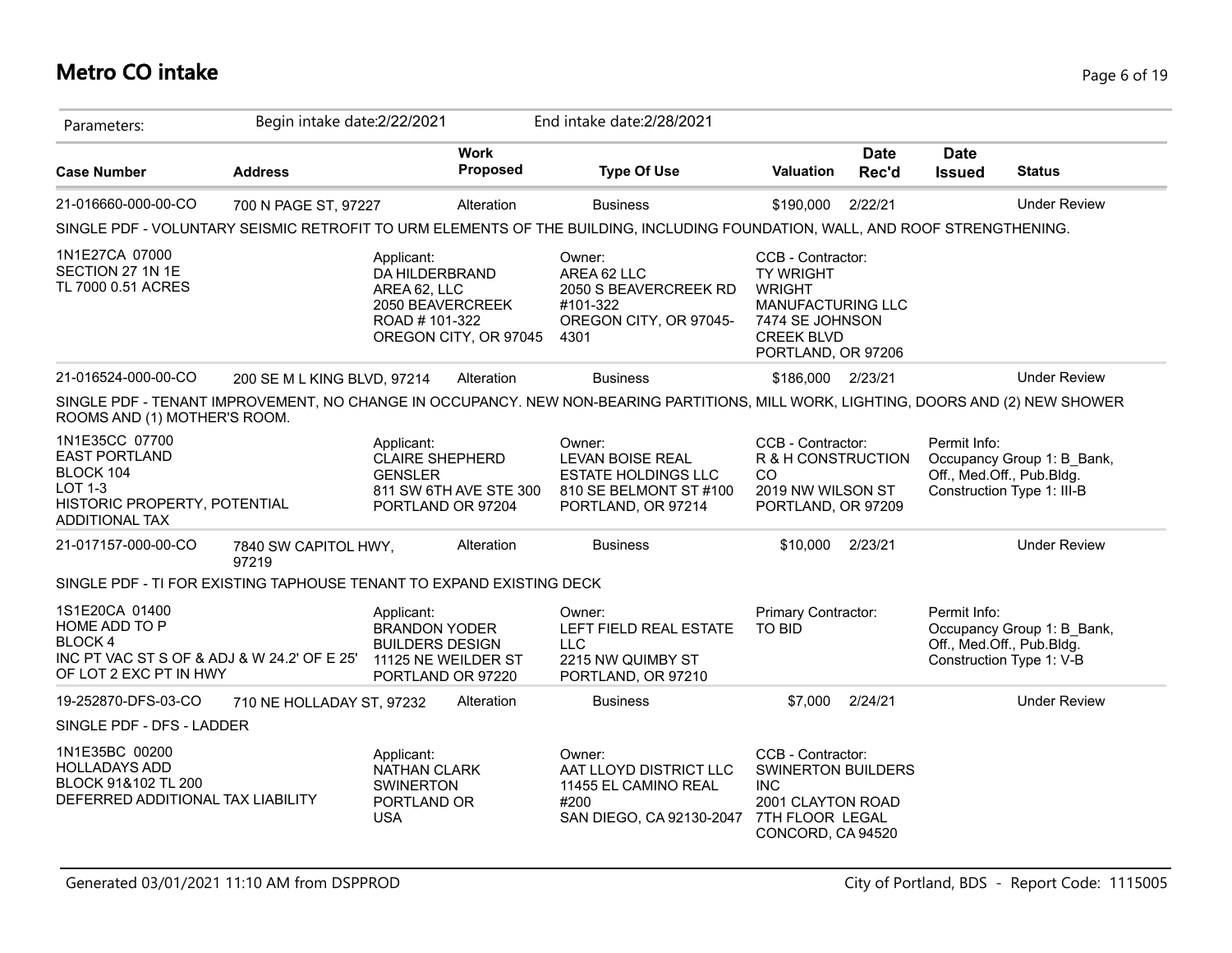# **Metro CO intake** Page 7 of 19

| Parameters:                                                                                                          | Begin intake date:2/22/2021   |                                                                                                                                       |                                | End intake date: 2/28/2021                                                                                                                                                                                                                                           |                                                                                                                                  |                      |                                                     |                                                           |
|----------------------------------------------------------------------------------------------------------------------|-------------------------------|---------------------------------------------------------------------------------------------------------------------------------------|--------------------------------|----------------------------------------------------------------------------------------------------------------------------------------------------------------------------------------------------------------------------------------------------------------------|----------------------------------------------------------------------------------------------------------------------------------|----------------------|-----------------------------------------------------|-----------------------------------------------------------|
| <b>Case Number</b>                                                                                                   | <b>Address</b>                |                                                                                                                                       | <b>Work</b><br><b>Proposed</b> | <b>Type Of Use</b>                                                                                                                                                                                                                                                   | <b>Valuation</b>                                                                                                                 | <b>Date</b><br>Rec'd | <b>Date</b><br><b>Issued</b>                        | <b>Status</b>                                             |
| 21-017908-000-00-CO                                                                                                  | 1710 SE BROOKLYN ST,<br>97202 |                                                                                                                                       | Alteration                     | Factory/Industrial                                                                                                                                                                                                                                                   | \$20,000                                                                                                                         | 2/25/21              |                                                     | <b>Under Review</b>                                       |
| OFFICES ON THE 2ND FLOOR.                                                                                            |                               |                                                                                                                                       |                                | SINGLE PDF - TENANT IMPROVEMENT FOR NEW TENANT, INFILL WALL SECTION WITH NEW DOOR ON 1ST FLOOR, NEW WALLS AND DOORS TO CREATE (2)                                                                                                                                    |                                                                                                                                  |                      |                                                     |                                                           |
| 1S1E11AC 01600<br><b>TIBBETTS ADD</b><br><b>BLOCK 37</b><br>LOT 3&4                                                  |                               | Applicant:<br><b>DAVID HARDISTER</b><br><b>WOODBLOCK</b><br><b>ARCHITECTURE</b><br>827 SW 2ND AVE, SUITE<br>300<br>PORTLAND, OR 97204 |                                | Owner:<br>SE BROOKLYN STREET<br>PROPERTIES LLC<br>290 SE SPOKANE ST<br>PORTLAND, OR 97202                                                                                                                                                                            | CCB - Contractor:<br><b>TRUEBECK</b><br><b>CONSTRUCTION INC</b><br>951 MARINERS ISLAND<br><b>BLVD 700</b><br>SAN MATEO, CA 94404 |                      | Permit Info:<br>Occupancy Group 1: F-<br>Mod.Hazard | 1 Industrial Plant - Factory,<br>Construction Type 1: V-B |
| 21-017162-000-00-CO                                                                                                  | 3900 NE 158TH AVE, 97230      |                                                                                                                                       | Alteration                     | Factory/Industrial                                                                                                                                                                                                                                                   | \$63,480                                                                                                                         | 2/25/21              |                                                     | <b>Under Review</b>                                       |
| SINGLE PDF - INSTALL PALLET RACKING IN EAST PORTION OF BUILDING.                                                     |                               |                                                                                                                                       |                                |                                                                                                                                                                                                                                                                      |                                                                                                                                  |                      |                                                     |                                                           |
| 1N2E24DD 00100<br>SECTION 24 1N 2E<br>TL 100 11.17 ACRES<br>LAND & IMPS SEE R680754 (R942241222)<br>FOR MACH & EQUIP |                               | Applicant:<br><b>TRENT INGLESBY</b><br><b>SYSTEMS</b><br>18008 NE AIRPORT WAY<br>PORTLAND OR 97230                                    | NORTHWEST HANDLING             | Owner:<br><b>FXI INC</b><br>100 MATSONFORD RD STE<br>300<br>RADNOR, PA 19087                                                                                                                                                                                         | CCB - Contractor:<br><b>NORTH WEST</b><br><b>HANDLING SYSTEMS</b><br><b>INC</b><br>1100 SW 7TH STREET<br>RENTON, WA 98057        |                      |                                                     |                                                           |
| 17-257798-REV-01-CO                                                                                                  | 4230 NE SUMNER ST, 97218      |                                                                                                                                       | Alteration                     | Factory/Industrial                                                                                                                                                                                                                                                   | \$1,000                                                                                                                          | 2/24/21              |                                                     | <b>Under Review</b>                                       |
|                                                                                                                      |                               |                                                                                                                                       |                                | SINGLE PDF - REVISION TO REMOVE EXISTING FLOOR DRAIN AND ADD DOUBLE SINK CONNECTED TO NEW MAS UNIT AND COVER; CHANGE WEST EXIT DOOR;<br>REMOVE NOTE 'NO CO2 USED FOR CANNABIS GROW' AND ADD NOTE "PROJECT INCLUDES CO2 ENRICHMENT SYSTEM". SEE MT PERMIT FOR SYSTEM. |                                                                                                                                  |                      |                                                     |                                                           |
| 1N2E19BB 11700<br><b>BOUNDARY AC</b><br>W 1/2 OF LOT 25<br>ELY 50' OF LOT 26<br>NLY 45' OF ELY 50' OF LOT 27         |                               | Applicant:<br><b>STEPHEN KORBICH</b><br>KORBICH ARCHITECTS<br>2235 NE KLICKITAT<br><b>STREET</b><br>PORTLAND, OR 97212                |                                | Owner:<br><b>TWIN SCREW</b><br><b>INVESTMENTS LLC</b><br>4230 NE SUMNER ST<br>PORTLAND, OR 97218-1542                                                                                                                                                                | CCB - Contractor:<br><b>FREEDOM HEATING</b><br>AND AIR LLC<br>1075 DENISE ST SE<br><b>SALEM, OR 97306</b>                        |                      | Permit Info:<br>Occupancy Group 1: F-<br>Mod.Hazard | 1 Industrial Plant - Factory,<br>Construction Type 1: V-B |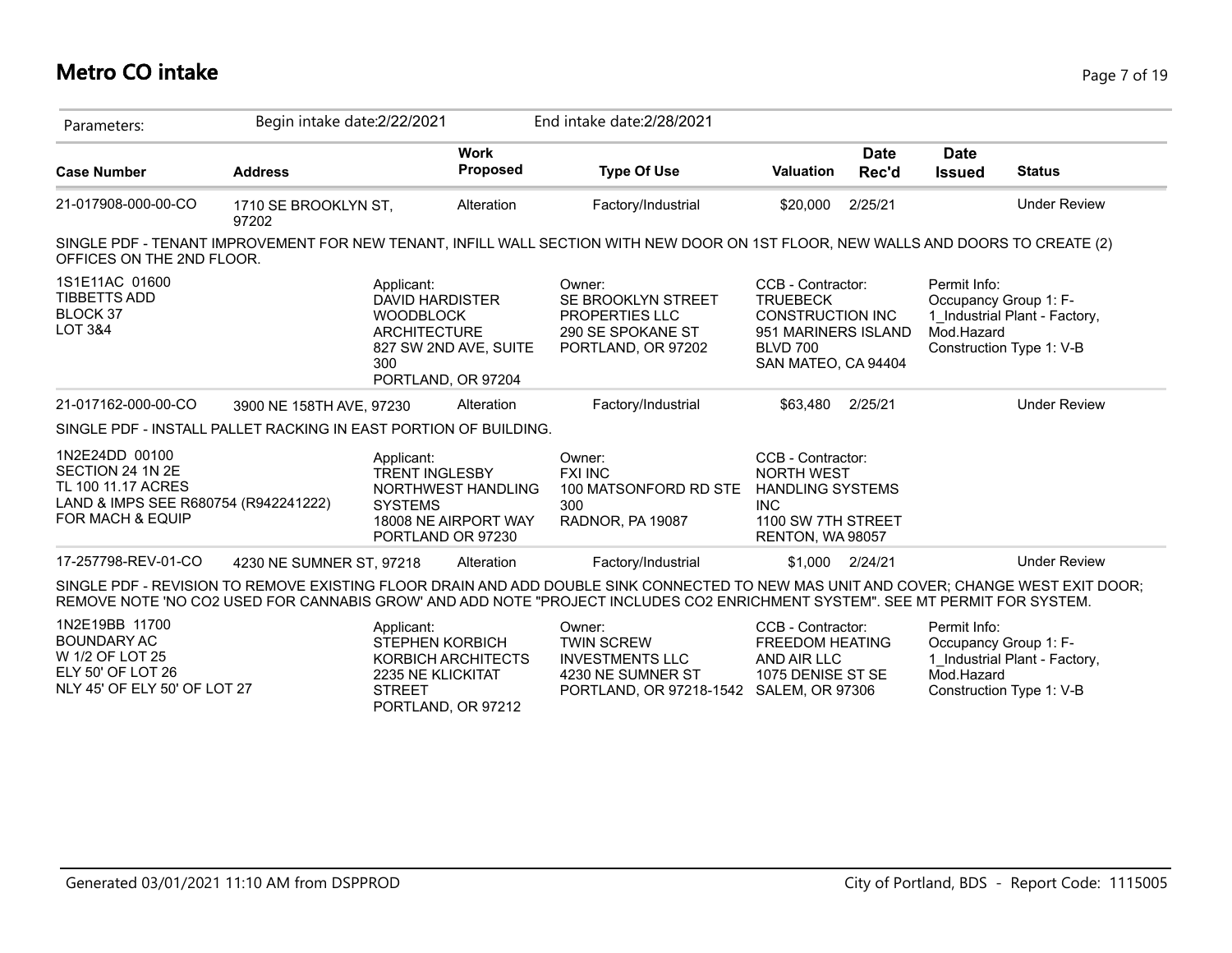### **Metro CO intake** Page 8 of 19

| Parameters:                                                                          | Begin intake date:2/22/2021   |                                                                                                               |                         | End intake date: 2/28/2021                                                                                                                                                                                                                                                 |                                                                                                                         |                      |                                                                                                           |                                                            |
|--------------------------------------------------------------------------------------|-------------------------------|---------------------------------------------------------------------------------------------------------------|-------------------------|----------------------------------------------------------------------------------------------------------------------------------------------------------------------------------------------------------------------------------------------------------------------------|-------------------------------------------------------------------------------------------------------------------------|----------------------|-----------------------------------------------------------------------------------------------------------|------------------------------------------------------------|
| <b>Case Number</b>                                                                   | <b>Address</b>                |                                                                                                               | <b>Work</b><br>Proposed | <b>Type Of Use</b>                                                                                                                                                                                                                                                         | <b>Valuation</b>                                                                                                        | <b>Date</b><br>Rec'd | <b>Date</b><br><b>Issued</b>                                                                              | <b>Status</b>                                              |
| 21-016635-000-00-CO                                                                  | 302 SE 7TH AVE, 97214         |                                                                                                               | Alteration              | Factory/Industrial                                                                                                                                                                                                                                                         | \$80,000                                                                                                                | 2/22/21              |                                                                                                           | <b>Under Review</b>                                        |
| CHANGE OF OCCUPANCY.                                                                 |                               |                                                                                                               |                         | SINGLE PDF - TENANT IMPROVEMENT TO EXPAND COMMERCIAL KITCHEN STORAGE SPACE. INCLUDES DEMO OF CMU INFILL AT WALL SEPARATING EXISTING<br>KITCHEN SPACE FROM STORAGE AREA; RELOCATION OF EXISTING WALK-IN COOLER AND INSTALLATION OF NEW WALK-IN COOLER. (1) NEW RESTROOM. NO |                                                                                                                         |                      |                                                                                                           |                                                            |
| 1N1E35CC 09700<br><b>EAST PORTLAND</b><br>BLOCK 160<br>LOT 1&2&7<br>W 1/2 OF LOT 8   |                               | Applicant:<br>NATHAN ARNOLD<br><b>FASTER PERMITS</b><br>2000 SW 1ST AVE #420<br>PORTLAND OR 97201             |                         | Owner:<br>302 SE 7TH OZ LLC<br>210 SE MADISON ST #19<br>PORTLAND, OR 97214-4192                                                                                                                                                                                            | CCB - Contractor:<br>PKNW CONSTRUCTION<br><b>LLC</b><br>PO BOX 3686<br>HILLSBORO, OR 97123                              |                      | Permit Info:<br>Occupancy Group 1: S-<br>Warehouse                                                        | 1_Storage - Moderate Hazard,<br>Construction Type 1: III-B |
| 19-267072-DFS-21-CO                                                                  | 7000 NE AIRPORT WAY,<br>97218 |                                                                                                               | Alteration              | Institutional                                                                                                                                                                                                                                                              | \$100,000 2/24/21                                                                                                       |                      |                                                                                                           | <b>Under Review</b>                                        |
|                                                                                      |                               |                                                                                                               |                         | T CORE - Package "A" - DFS-21 - Seismic attachment of piping and equipment for the MC6 and OSR Room                                                                                                                                                                        |                                                                                                                         |                      |                                                                                                           |                                                            |
| 1N2E08B 00400<br>SECTION 08 1N 2E<br>TL 400 7.39 ACRES<br>SEE SUB ACCOUNT R705697 (R |                               | Applicant:<br><b>MIKE COYLE</b><br><b>FASTER PERMITS</b><br>2000 SW 1ST AVE, STE<br>420<br>PORTLAND, OR 97201 |                         | Owner:<br>PORT OF PORTLAND<br>PO BOX 3529<br>PORTLAND, OR 97208-3529                                                                                                                                                                                                       | CCB - Contractor:<br><b>HOFFMAN SKANSKA</b><br><b>LLC</b><br>389 INTERPACE<br>PARKWAY 5TH FLOOR<br>PARSIPPANY, NJ 07054 |                      |                                                                                                           |                                                            |
| 19-267072-DFS-20-CO                                                                  | 7000 NE AIRPORT WAY,<br>97218 |                                                                                                               | Alteration              | Institutional                                                                                                                                                                                                                                                              | \$18,500                                                                                                                | 2/22/21              |                                                                                                           | <b>Under Review</b>                                        |
| T CORE - Package "A" - DFS-20 - Seismic attachment of dry side HVAC ductwork         |                               |                                                                                                               |                         |                                                                                                                                                                                                                                                                            |                                                                                                                         |                      |                                                                                                           |                                                            |
| 1N2E08B 00400<br>SECTION 08 1N 2E<br>TL 400 7.39 ACRES<br>SEE SUB ACCOUNT R705697 (R |                               | Applicant:<br>MIKE COYLE<br><b>FASTER PERMITS</b><br>2000 SW 1ST AVE, STE<br>420<br>PORTLAND, OR 97201        |                         | Owner:<br>PORT OF PORTLAND<br>PO BOX 3529<br>PORTLAND, OR 97208-3529                                                                                                                                                                                                       | CCB - Contractor:<br><b>HOFFMAN SKANSKA</b><br><b>LLC</b><br>389 INTERPACE<br>PARKWAY 5TH FLOOR<br>PARSIPPANY, NJ 07054 |                      | Permit Info:<br>Occupancy Group 1: A-<br>3 Assembly - General<br>Construction Type 1: I-A<br>Type 1): I-A | Construction Type 2 (formerly                              |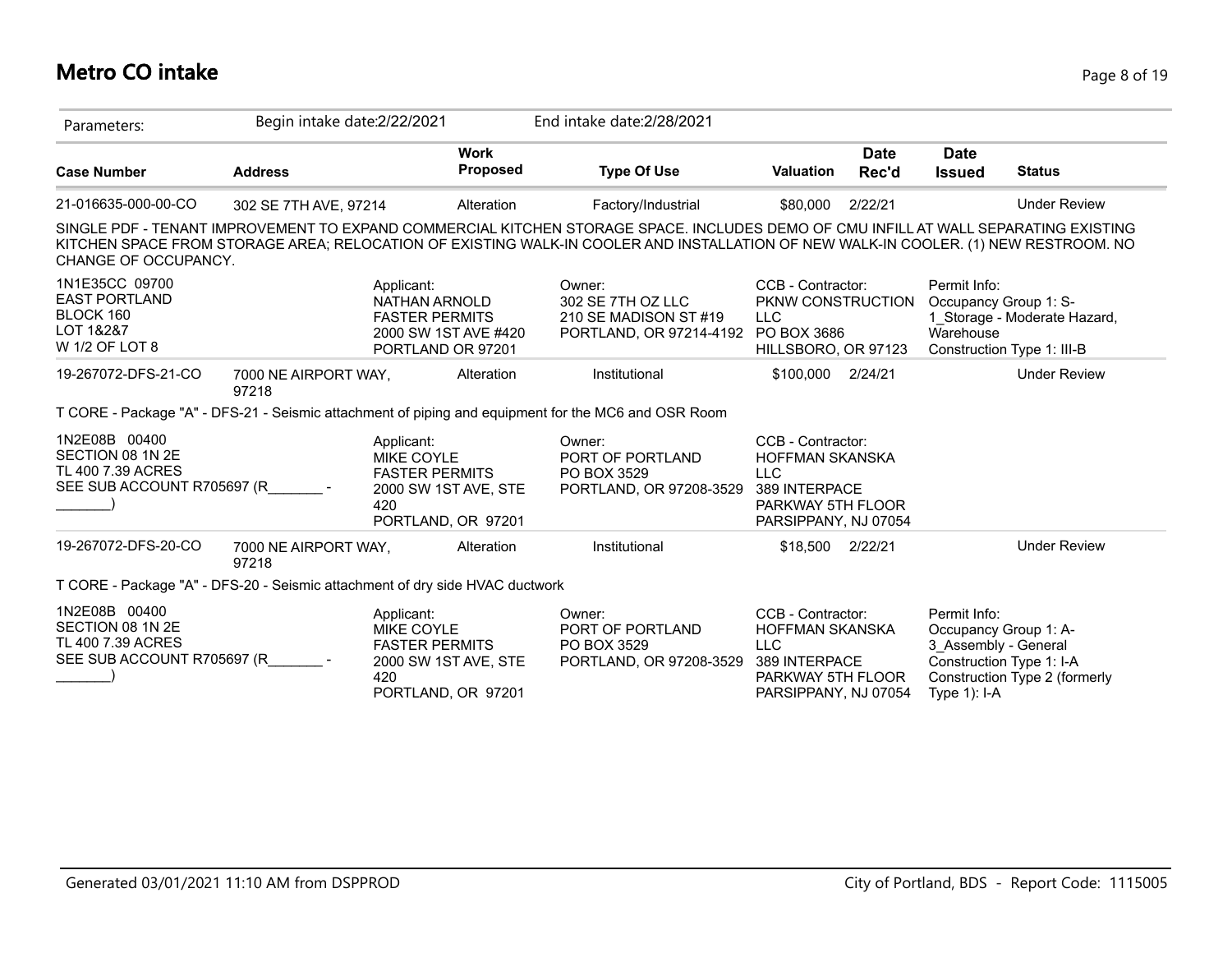# **Metro CO intake** Page 9 of 19

| Parameters:                                                                                                 | Begin intake date: 2/22/2021  |                                                                                                             |          | End intake date: 2/28/2021                                                                                                                                                                                                                                     |                                                                                                                   |                      |                              |                     |
|-------------------------------------------------------------------------------------------------------------|-------------------------------|-------------------------------------------------------------------------------------------------------------|----------|----------------------------------------------------------------------------------------------------------------------------------------------------------------------------------------------------------------------------------------------------------------|-------------------------------------------------------------------------------------------------------------------|----------------------|------------------------------|---------------------|
| <b>Case Number</b>                                                                                          | <b>Address</b>                | <b>Work</b>                                                                                                 | Proposed | <b>Type Of Use</b>                                                                                                                                                                                                                                             | <b>Valuation</b>                                                                                                  | <b>Date</b><br>Rec'd | <b>Date</b><br><b>Issued</b> | <b>Status</b>       |
| 19-140299-DFS-11-CO                                                                                         | 7000 NE AIRPORT WAY,<br>97218 | Alteration                                                                                                  |          | Institutional                                                                                                                                                                                                                                                  | \$950,000                                                                                                         | 2/23/21              |                              | Approved to Issue   |
|                                                                                                             |                               |                                                                                                             |          | PDX AIRPORT - CONCOURSE B - DFS 11 - Seismic bracing ductwork, roof top and suspended HVAC units                                                                                                                                                               |                                                                                                                   |                      |                              |                     |
| 1N2E08B 00400<br>SECTION 08 1N 2E<br>TL 400 7.39 ACRES<br>SEE SUB ACCOUNT R705697 (R                        |                               | Applicant:<br>Mike Coyle<br><b>Faster Permits</b><br>2000 SW 1st Avenue, Suite<br>420<br>Portland, OR 97201 |          | Owner:<br>PORT OF PORTLAND<br>PO BOX 3529<br>PORTLAND, OR 97208-3529                                                                                                                                                                                           | CCB - Contractor:<br>HOFFMAN SKANSKA<br><b>LLC</b><br>389 INTERPACE<br>PARKWAY 5TH FLOOR<br>PARSIPPANY, NJ 07054  |                      |                              |                     |
| 19-140299-DFS-12-CO                                                                                         | 7000 NE AIRPORT WAY,<br>97218 | Alteration                                                                                                  |          | Institutional                                                                                                                                                                                                                                                  | \$250,000 2/23/21                                                                                                 |                      |                              | <b>Under Review</b> |
| PDX AIRPORT - CONCOURSE B - DFS 12 - Structural glass railings and glass walls                              |                               |                                                                                                             |          |                                                                                                                                                                                                                                                                |                                                                                                                   |                      |                              |                     |
| 1N2E08B 00400<br>SECTION 08 1N 2E<br>TL 400 7.39 ACRES<br>SEE SUB ACCOUNT R705697 (R                        |                               | Applicant:<br>Mike Coyle<br><b>Faster Permits</b><br>2000 SW 1st Avenue, Suite<br>420<br>Portland, OR 97201 |          | Owner:<br>PORT OF PORTLAND<br>PO BOX 3529<br>PORTLAND, OR 97208-3529                                                                                                                                                                                           | CCB - Contractor:<br>HOFFMAN SKANSKA<br><b>LLC</b><br>389 INTERPACE<br>PARKWAY 5TH FLOOR<br>PARSIPPANY, NJ 07054  |                      |                              |                     |
| 19-223270-REV-02-CO                                                                                         | 404 NW 23RD AVE, 97210        | Alteration                                                                                                  |          | Mercantile                                                                                                                                                                                                                                                     |                                                                                                                   | \$0 2/25/21          |                              | <b>Under Review</b> |
| SINGLE PDF - REMOVE STEEL FRAMED ENCLOSURE FROM PROJECT PER DFS-03.                                         |                               |                                                                                                             |          |                                                                                                                                                                                                                                                                |                                                                                                                   |                      |                              |                     |
| 1N1E33CB 00500<br><b>MEADS ADD</b><br><b>BLOCK2</b><br>W 1/2 OF S 100' OF LOT 12<br>S 50' OF LOT 13, LOT 14 |                               | Applicant:<br>ZAC HORTON<br><b>FASTER PERMITS</b><br>2000 SW 1ST AVE SUITE<br>420<br>PORTLAND, OR 97201     |          | Owner:<br><b>FLANDERS NW LLC ET AL</b><br>116 NE 6TH AVE #400<br>PORTLAND, OR 97232                                                                                                                                                                            | CCB - Contractor:<br><b>BNK CONSTRUCTION</b><br><b>INC</b><br>45 82ND DR STE 53 B<br>GLADSTONE, OR 97027-<br>2562 |                      |                              |                     |
| 21-011244-000-00-CO                                                                                         | 6730 NE 79TH CT, 97218        | Alteration                                                                                                  |          | Storage                                                                                                                                                                                                                                                        | \$200,000 2/22/21                                                                                                 |                      |                              | <b>Under Review</b> |
|                                                                                                             |                               |                                                                                                             |          | SINGLE PDF - TENANT IMPROVEMENT AND PARTIAL CHANGE OF OCCUPANCY FROM F2 TO S2. GROUND FLOOR MODIFICATIONS, REPLACE CEILING IN OFFICE<br>AREA, NEW STRIPING AND BOLLARDS FOR PARKING. NEW OPENINGS IN EXTERIOR WALLS FOR MECHANICAL WORK UNDER SEPARATE PERMIT. |                                                                                                                   |                      |                              |                     |
| 1N2E17AD 01600<br>PORT-AIR BUSINESS CENTER<br><b>BLOCK1</b><br>LOT <sub>10</sub>                            |                               | Applicant:<br><b>GARY WHITE</b><br>A2H, INC.<br><b>RD</b><br>LAKELAND, TN 38002                             |          | Owner:<br>ICON OWNER POOL 1<br><b>WEST LLC</b><br>3009 DAVIES PLANTATION PO BOX 460169<br>HOUSTON, TX 77056-8169                                                                                                                                               | Primary Contractor:<br><b>TO BID</b>                                                                              |                      |                              |                     |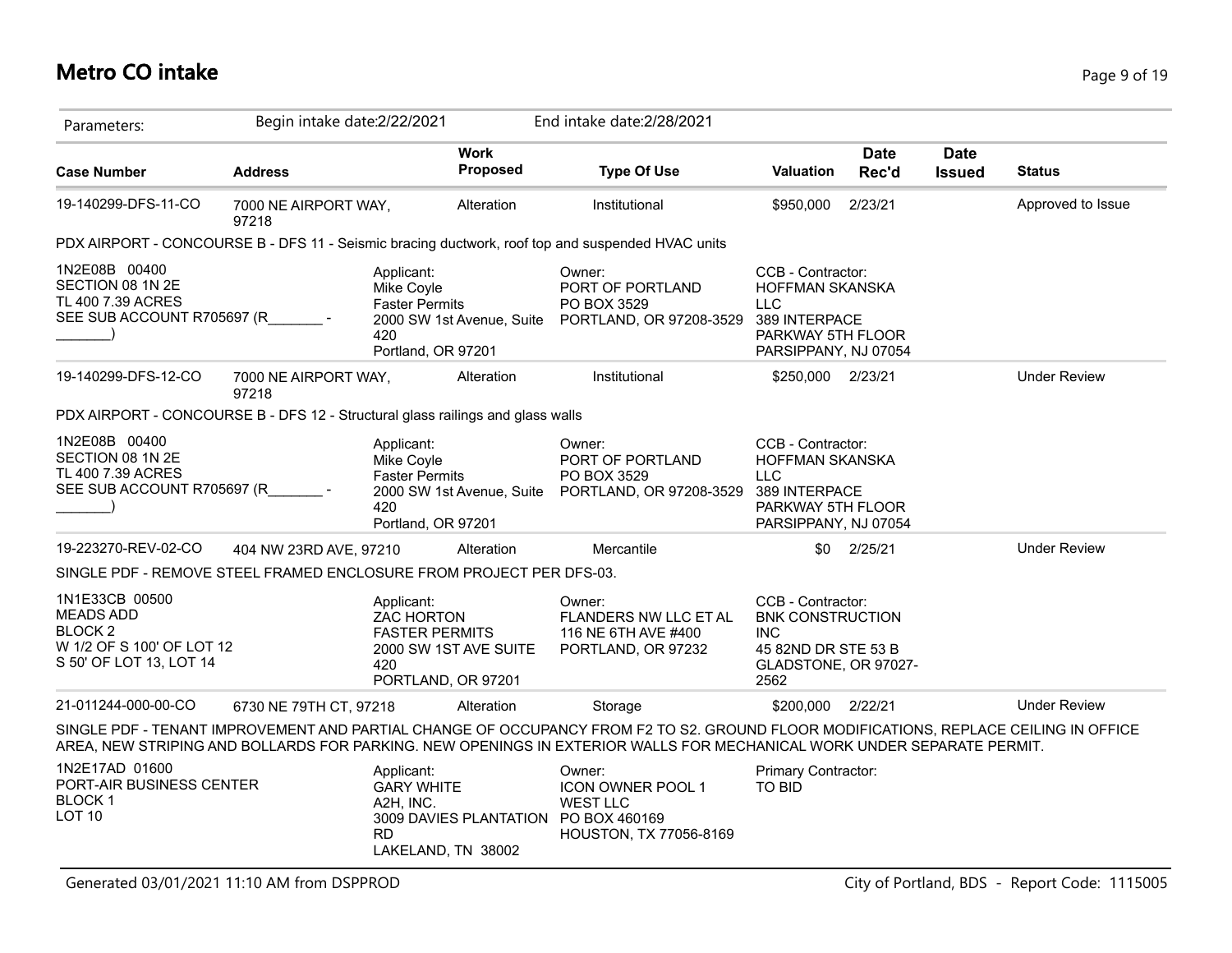### **Metro CO intake** Page 10 of 19

| Parameters:                                                                              | Begin intake date: 2/22/2021 |                                                                           |                                                                 | End intake date: 2/28/2021                                                      |                                                                                                                           |                      |                                                                              |                                                            |
|------------------------------------------------------------------------------------------|------------------------------|---------------------------------------------------------------------------|-----------------------------------------------------------------|---------------------------------------------------------------------------------|---------------------------------------------------------------------------------------------------------------------------|----------------------|------------------------------------------------------------------------------|------------------------------------------------------------|
| <b>Case Number</b>                                                                       | <b>Address</b>               |                                                                           | <b>Work</b><br><b>Proposed</b>                                  | <b>Type Of Use</b>                                                              | <b>Valuation</b>                                                                                                          | <b>Date</b><br>Rec'd | <b>Date</b><br><b>Issued</b>                                                 | <b>Status</b>                                              |
| 21-018040-000-00-CO                                                                      | 4740 NE 166TH AVE, 97230     |                                                                           | Alteration                                                      | Storage                                                                         | \$39,112                                                                                                                  | 2/25/21              |                                                                              | <b>Under Review</b>                                        |
| SINGLE PDF - INSTALL PALLET RACKING                                                      |                              |                                                                           |                                                                 |                                                                                 |                                                                                                                           |                      |                                                                              |                                                            |
| 1N3E19B 01500<br>SECTION 19 1N 3E<br>TL 1500 10.34 ACRES                                 |                              | Applicant:<br><b>TRENT INGLESBY</b><br><b>SYSTEMS</b>                     | NORTHWEST HANDLING<br>18008 NE AIRPORT WAY<br>PORTLAND OR 97230 | Owner:<br>LIT INDUSTRIAL LP<br>1717 MCKINNEY AVE #1900<br>DALLAS, TX 75202-1253 | CCB - Contractor:<br><b>NORTH WEST</b><br><b>HANDLING SYSTEMS</b><br><b>INC</b><br>1100 SW 7TH STREET<br>RENTON, WA 98057 |                      | Permit Info:<br>Occupancy Group 1: S-<br>Warehouse                           | 1 Storage - Moderate Hazard,<br>Construction Type 1: III-B |
| 20-167047-DFS-01-CO                                                                      | 730 SW 10TH AVE, 97205       |                                                                           | Alteration                                                      | Storage                                                                         | \$173,000 2/22/21                                                                                                         |                      |                                                                              | <b>Under Review</b>                                        |
| SINGLE PDF DFS GLAZING AND ATTACHMENT                                                    |                              |                                                                           |                                                                 |                                                                                 |                                                                                                                           |                      |                                                                              |                                                            |
| 1N1E34CC 09500A1<br><b>PORTLAND</b><br>BLOCK 218<br><b>LOT 1-8</b><br>SEE ALSO ACCT-3300 |                              | Applicant:<br>Alan Avila<br>Howard S. Wright<br>400<br>Portland, OR 97209 | 1455 NW Irving St., Suite                                       | Owner:<br>PORTLAND CITY OF<br>1120 SW 5TH AVE #1204<br>PORTLAND, OR 97204-1912  | CCB - Contractor:<br><b>BALFOUR BEATTY</b><br><b>CONSTRUCTION LLC</b><br>205 W DEWEY ST<br>GOLDSBORO, NC 27530            |                      | Permit Info:<br>Occupancy Group 1: S-<br>Garage<br>Construction Type 1: II-B | 2 Storage - Low Hazard, Parking                            |
| 20-179927-DFS-03-CO                                                                      | 11040 N LOMBARD ST, 97203    |                                                                           | Alteration                                                      | Utility                                                                         | \$2,900                                                                                                                   | 2/24/21              |                                                                              | <b>Under Review</b>                                        |
| SINGLE PDF - DFS FOR STANDING SEAM ROOF ANCHORS.                                         |                              |                                                                           |                                                                 |                                                                                 |                                                                                                                           |                      |                                                                              |                                                            |
| 1N1W02 00100<br>SECTION 02 1N 1W<br>TL 100 91.96 ACRES                                   |                              | Applicant:<br><b>AUSTIN CHEADLE</b><br><b>FASTER PERMITS</b><br>420       | 2000 SW 1ST AVE SUITE<br>PORTLAND, OR 97201                     | Owner:<br>PORT OF PORTLAND<br>PO BOX 3529<br>PORTLAND, OR 97208-3529            | CCB - Contractor:<br><b>FORTIS</b><br><b>CONSTRUCTION INC</b><br>1705 SW TAYLOR ST<br>SUITE 200<br>PORTLAND, OR 97205     |                      |                                                                              |                                                            |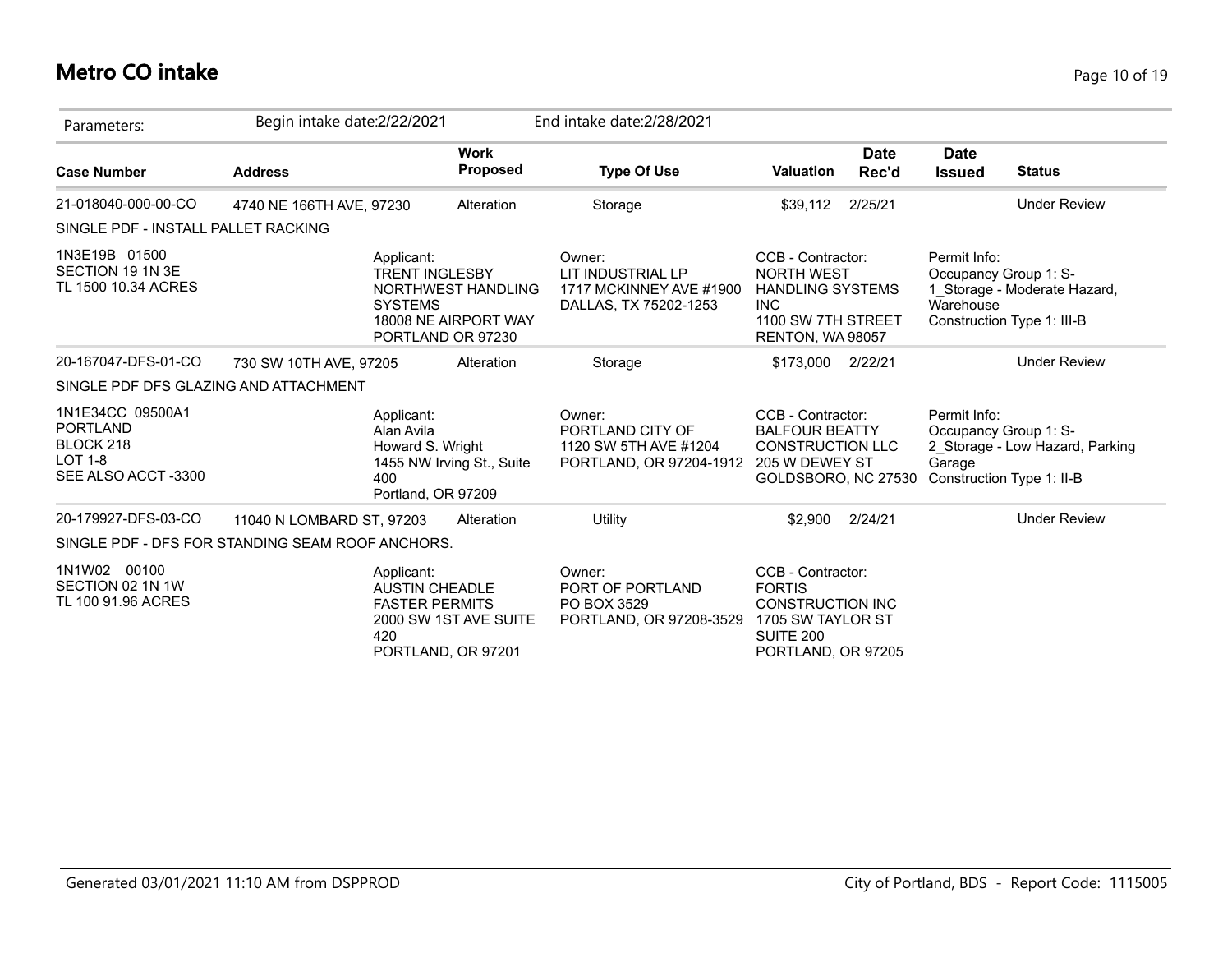### **Metro CO intake** Page 11 of 19

| Parameters:                                                                                      | Begin intake date: 2/22/2021                                                                                                                                                                                                                                                                                                                                                                                                                                                                                                                        |                                                                           | End intake date: 2/28/2021                                                                              |                                             |               |                              |                     |
|--------------------------------------------------------------------------------------------------|-----------------------------------------------------------------------------------------------------------------------------------------------------------------------------------------------------------------------------------------------------------------------------------------------------------------------------------------------------------------------------------------------------------------------------------------------------------------------------------------------------------------------------------------------------|---------------------------------------------------------------------------|---------------------------------------------------------------------------------------------------------|---------------------------------------------|---------------|------------------------------|---------------------|
| <b>Case Number</b>                                                                               | <b>Address</b>                                                                                                                                                                                                                                                                                                                                                                                                                                                                                                                                      | <b>Work</b><br><b>Proposed</b>                                            | <b>Type Of Use</b>                                                                                      | <b>Valuation</b>                            | Date<br>Rec'd | <b>Date</b><br><b>Issued</b> | <b>Status</b>       |
| 21-018629-000-00-CO                                                                              | 545 NE 47TH AVE, 97213                                                                                                                                                                                                                                                                                                                                                                                                                                                                                                                              | Alteration                                                                | Utility                                                                                                 | \$20,000                                    | 2/26/21       |                              | <b>Under Review</b> |
|                                                                                                  | SINGLE PDF - PERSONAL WIRELESS SERVICE FACILITY - WIRELESS ROOFTOP - APPLICATION #3 - REMOVE (3) EXISTING ANTENNAS, RETAIN (12) ANTENNAS AND<br>ADD (3) ANTENNAS FOR A TOTAL OF (15) ANTENNAS. RETAIN (9) RRU'S FOR A TOTAL OF (9) RRU'S. RETAIN (6) COAXIAL CABLES FOR A TOTAL OF (6) COAXIAL<br>CABLES. ADD (2) HYBRID CABLES, REMOVE (2) AND RETAIN (1) HYBRID CABLE FOR A TOTAL OF (3) HYBRID CABLES. REMOVE (2) TOWER MOUNTED OVP'S, RETAIN<br>(1) TOWER MOUNTED OVP'S AND ADD (2) TOWER MOUNTED OVP'S FOR A TOTAL OF (3) TOWER MOUNTED OVP'S. |                                                                           |                                                                                                         |                                             |               |                              |                     |
| 1N2E31BC 06300<br><b>MAPLE HILL PL</b><br><b>BLOCK1</b><br><b>LOT 1-5</b><br>NLY 19' OF LOT 9&10 | Applicant:<br><b>TAMMY HAMILTON</b><br>SUITE 150<br>LAKE OSWEGO, OR<br>97035                                                                                                                                                                                                                                                                                                                                                                                                                                                                        | ACOM CONSULTING INC<br><b>FOR VERIZON WIRELESS</b><br>5200 SW MEADOWS RD. | Owner:<br><b>PROVIDENCE HEALTH &amp;</b><br>SERVICES-OREGON<br>800 5TH AVE #1200<br>SEATTLE, WA 98104   | Primary Contractor:<br><b>TO BID</b>        |               |                              |                     |
| 21-017867-000-00-CO                                                                              | 6500 S MACADAM AVE, 97239                                                                                                                                                                                                                                                                                                                                                                                                                                                                                                                           | Alteration                                                                | Utility                                                                                                 | \$20,000                                    | 2/24/21       |                              | <b>Under Review</b> |
|                                                                                                  | SINGLE PDF - PERSONAL WIRELESS SERVICE FACILITY - WIRELESS ROOFTOP - APPLICATION #3 - REMOVE: (3) ANTENNAS, (6) TMAS. INSTALL: (3) ANTENNAS, (3)<br>RRHS. REMOVE (1) COMPACT CABINET. INSTALL (1) 5G GROWTH KIT.                                                                                                                                                                                                                                                                                                                                    |                                                                           |                                                                                                         |                                             |               |                              |                     |
| 1S1E15DC 00400<br>SOUTHERN PORTLAND<br>BLOCK 6<br>LOT 9-18 TL 400                                | Applicant:<br><b>COURTNEE GOMEZ</b><br><b>SMARTLINK</b><br>3612 SE 168TH AVE                                                                                                                                                                                                                                                                                                                                                                                                                                                                        | VANCOUVER, WA 98683                                                       | Owner:<br><b>WESTON INVESTMENT CO</b><br><b>LLC</b><br>2154 NE BROADWAY #200<br>PORTLAND, OR 97232-1561 | <b>Primary Contractor:</b><br>TO BID        |               |                              |                     |
| 21-017500-000-00-CO                                                                              | 404 NW 10TH AVE, 97209                                                                                                                                                                                                                                                                                                                                                                                                                                                                                                                              | Alteration                                                                | Utility                                                                                                 | \$20,000                                    | 2/24/21       |                              | <b>Under Review</b> |
| RRHS, (1) FC12 SURGE PROTECTOR.                                                                  | SINGLE PDF - PERSONAL WIRELESS SERVICE FACILITY - WIRELESS ROOFTOP - APPLICATION #3 - REMOVE: (6) ANTENNAS, (3) RRHS. INSTALL: (6) ANTENNAS, (6)                                                                                                                                                                                                                                                                                                                                                                                                    |                                                                           |                                                                                                         |                                             |               |                              |                     |
| 1N1E34CB 02100<br><b>COUCHS ADD</b><br>BLOCK 61<br>LOT <sub>2</sub>                              | Applicant:<br><b>COURTNEE GOMEZ</b><br><b>SMARTLINK</b><br>3612 SE 168TH AVE                                                                                                                                                                                                                                                                                                                                                                                                                                                                        | VANCOUVER, WA 98683                                                       | Owner:<br><b>GARNET HOUSE LLC</b><br>6712 N CUTTER CIR<br>PORTLAND, OR 97217                            | <b>Primary Contractor:</b><br><b>TO BID</b> |               |                              |                     |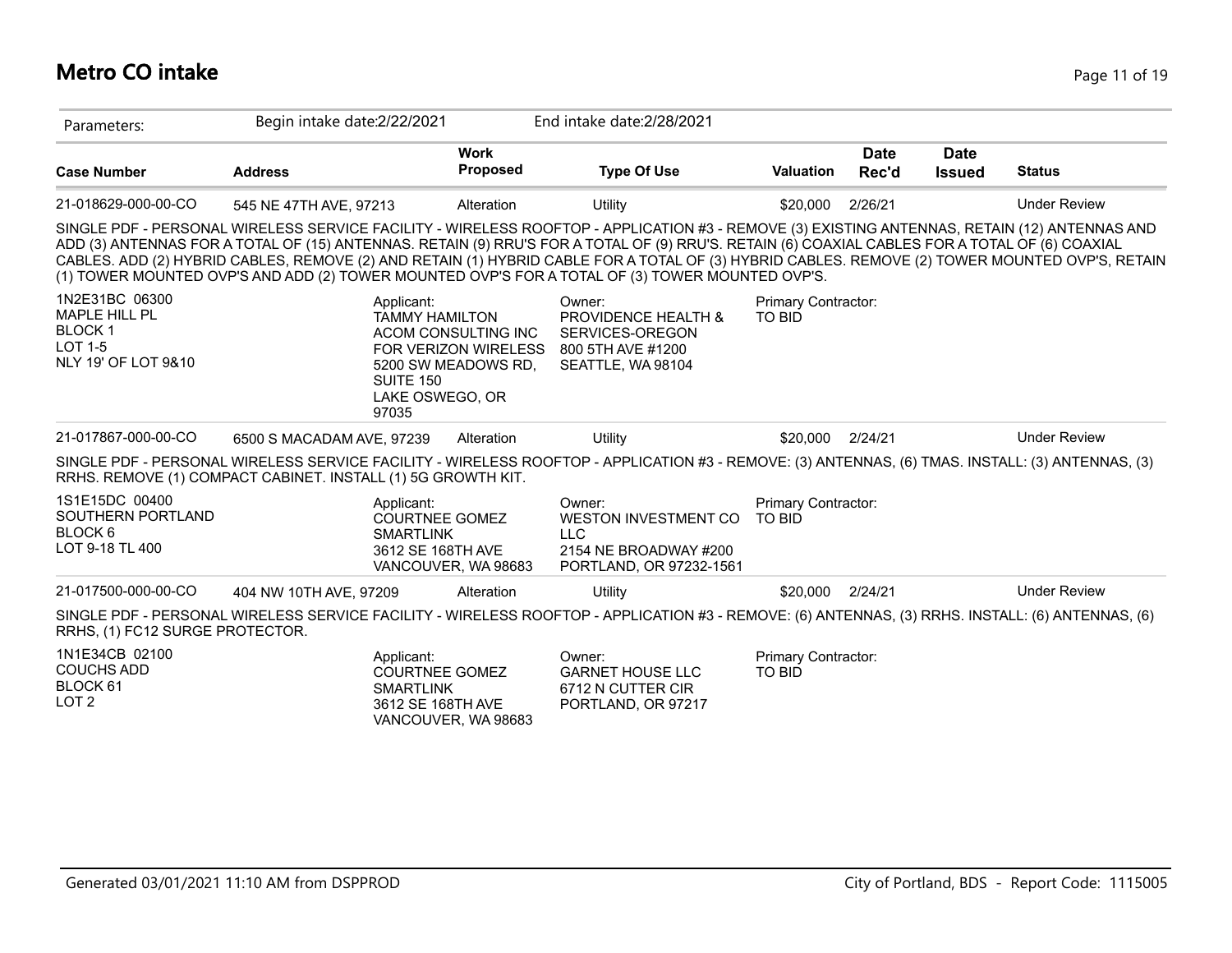### **Metro CO intake** Page 12 of 19

| Parameters:                                                                        | Begin intake date: 2/22/2021                                                                                                                                                                                                                                                                                                                                                                                                                                                                                                                                                                                                                                                                                                                                                                                                                                                                                                                                                                                                                                                                                                                                                                                                                                                                                                                                                                                                                 |                                                                                    | End intake date: 2/28/2021                                                                             |                                      |                      |                                      |                                                          |
|------------------------------------------------------------------------------------|----------------------------------------------------------------------------------------------------------------------------------------------------------------------------------------------------------------------------------------------------------------------------------------------------------------------------------------------------------------------------------------------------------------------------------------------------------------------------------------------------------------------------------------------------------------------------------------------------------------------------------------------------------------------------------------------------------------------------------------------------------------------------------------------------------------------------------------------------------------------------------------------------------------------------------------------------------------------------------------------------------------------------------------------------------------------------------------------------------------------------------------------------------------------------------------------------------------------------------------------------------------------------------------------------------------------------------------------------------------------------------------------------------------------------------------------|------------------------------------------------------------------------------------|--------------------------------------------------------------------------------------------------------|--------------------------------------|----------------------|--------------------------------------|----------------------------------------------------------|
| <b>Case Number</b>                                                                 | <b>Address</b>                                                                                                                                                                                                                                                                                                                                                                                                                                                                                                                                                                                                                                                                                                                                                                                                                                                                                                                                                                                                                                                                                                                                                                                                                                                                                                                                                                                                                               | <b>Work</b><br>Proposed                                                            | <b>Type Of Use</b>                                                                                     | <b>Valuation</b>                     | <b>Date</b><br>Rec'd | <b>Date</b><br><b>Issued</b>         | <b>Status</b>                                            |
| 21-017410-000-00-CO                                                                | 5830 NE ALAMEDA ST, 97213                                                                                                                                                                                                                                                                                                                                                                                                                                                                                                                                                                                                                                                                                                                                                                                                                                                                                                                                                                                                                                                                                                                                                                                                                                                                                                                                                                                                                    | Alteration                                                                         | Utility                                                                                                | \$90,000                             | 2/24/21              |                                      | <b>Under Review</b>                                      |
|                                                                                    | SINGLE PDF - PERSONAL WIRELESS SERVICE FACILITY - WIRELESS ROOFTOP - APPLICATION #3 - REMOVE: (9) ANTENNAS, (6) RRUS. INSTALL: (3) ANTENNAS, (9)<br>RRUS. REMOVE AND INSTALL A NEW FRP ENCLOSURE. REMOVE GSM CABINET.                                                                                                                                                                                                                                                                                                                                                                                                                                                                                                                                                                                                                                                                                                                                                                                                                                                                                                                                                                                                                                                                                                                                                                                                                        |                                                                                    |                                                                                                        |                                      |                      |                                      |                                                          |
| 1N2E30AD 14700<br><b>ROSE CITY PK</b><br>BLOCK 80<br>W 1/2 OF LOT 1&2<br>LOT 16-18 | Applicant:<br><b>SMARTLINK</b>                                                                                                                                                                                                                                                                                                                                                                                                                                                                                                                                                                                                                                                                                                                                                                                                                                                                                                                                                                                                                                                                                                                                                                                                                                                                                                                                                                                                               | <b>COURTNEE GOMEZ</b><br>3612 SE 168TH AVE<br>VANCOUVER, WA 98683                  | Owner:<br><b>ROSE CITY PARK</b><br><b>METHODIST CHURCH</b><br>5830 NE ALAMEDA ST<br>PORTLAND, OR 97213 | Primary Contractor:<br><b>TO BID</b> |                      |                                      |                                                          |
| 21-017250-000-00-CO                                                                | 299 NW SKYLINE BLVD,<br>97210                                                                                                                                                                                                                                                                                                                                                                                                                                                                                                                                                                                                                                                                                                                                                                                                                                                                                                                                                                                                                                                                                                                                                                                                                                                                                                                                                                                                                | Alteration                                                                         | <b>Utility</b>                                                                                         | \$205,000                            | 2/24/21              |                                      | <b>Under Review</b>                                      |
|                                                                                    | SINGLE PDF - CHANGE OUT AND RELOCATE ANTENNAS ON EXISTING TOWER. NO GROUND EQUIPMENT OR BUILDING WORK PROPOSED.                                                                                                                                                                                                                                                                                                                                                                                                                                                                                                                                                                                                                                                                                                                                                                                                                                                                                                                                                                                                                                                                                                                                                                                                                                                                                                                              |                                                                                    |                                                                                                        |                                      |                      |                                      |                                                          |
| 1N1W36DD 01100<br>SECTION 36 1N 1W<br>TL 1100 9.92 ACRES                           | Applicant:                                                                                                                                                                                                                                                                                                                                                                                                                                                                                                                                                                                                                                                                                                                                                                                                                                                                                                                                                                                                                                                                                                                                                                                                                                                                                                                                                                                                                                   | <b>ANTHONY FLORES</b><br>AFF CONSULTING LLC<br>21 RIDGECREST DR.<br>NAPA, CA 94558 | Owner:<br>KING BROADCASTING CO<br>1501 SW JEFFERSON ST<br>PORTLAND, OR 97201                           | Primary Contractor:<br><b>TO BID</b> |                      | Permit Info:<br>Garage\Utility Misc. | Occupancy Group 1: U Private<br>Construction Type 1: V-B |
| 21-016336-000-00-CO                                                                | 1411 SW 3RD AVE, 97201                                                                                                                                                                                                                                                                                                                                                                                                                                                                                                                                                                                                                                                                                                                                                                                                                                                                                                                                                                                                                                                                                                                                                                                                                                                                                                                                                                                                                       | Alteration                                                                         | <b>Utility</b>                                                                                         | \$15,000                             | 2/22/21              |                                      | <b>Under Review</b>                                      |
|                                                                                    | SINGLE PDF - PERSONAL WIRELESS SERVICE FACILITY - WIRELESS ROOFTOP - APPLICATION #3 - REMOVE (6) PANEL ANTENNAS, REMOVE (6) TMA'S,¿¿ REMOVE<br>(9) COAX CABLES, i.i. REMOVE (3) HCS 1.0 HYBRID CABLES AND (3) COVP'S, INSTALL (3) FFVV-65C-R3 & (3) AEHC PANEL ANTENNAS, INSTALL (3) AHLOA & (3) AHFIG<br>RRU'S, INSTALL (3) HCS 2.0 HYBRID CABLES, GROUND SCOPE OF WORK: REMOVE (3) EQUIPMENT CABINETS, REMOVE (1) FSME, (2) FBBC, & (1) ESMB, RELOCATE<br>(1) FSMF FROM FCOA CABINET TO PROPOSED, POWER CABINET, INSTALL (1) LB3 BATTERY CABINET & (1) HPL3 POWER CABINET, INSTALL (3) HCS 2.0 COVP'S,<br>INSTALL (2) ASIB, (2) ASIK, (3) ABIA, (4) ABIL, (3) ABIC & (2) AMIA, INSIDE PROPOSED POWER CABINET, INSTALL (1) CSR IXRe ROUTER INSIDE BATTERY CABINET<br>REMOVE (6) PANEL ANTENNAS, REMOVE (6) TMA'S. REMOVE (9) COAX CABLES, REMOVE (3) HCS 1.0 HYBRID CABLES AND (3) COVP'S, INSTALL (3) FFVV-65C-R3 &<br>(3) AEHC PANEL ANTENNAS, INSTALL (3) AHLOA & (3) AHFIG RRU'S, INSTALL (3) HCS 2.0 HYBRID CABLES, GROUND SCOPE OF WORK: REMOVE (3) EQUIPMENT<br>CABINETS, REMOVE (1) FSME, (2) FBBC, & (1) ESMB, RELOCATE (1) FSMF FROM FCOA CABINET TO PROPOSED, POWER CABINET, INSTALL (1) LB3 BATTERY<br>CABINET & (1) HPL3 POWER CABINET, INSTALL (3) HCS 2.0 COVP'S, INSTALL (2) ASIB, (2) ASIK, (3) ABIA, (4) ABIL, (3) ABIC & (2) AMIA, INSIDE PROPOSED POWER<br>CABINET, INSTALL (1) CSR IXRe ROUTER INSIDE BATTERY CABINET. |                                                                                    |                                                                                                        |                                      |                      |                                      |                                                          |
| 1S1E03BC 03000<br><b>PORTLAND</b><br>BLOCK 146                                     | Applicant:                                                                                                                                                                                                                                                                                                                                                                                                                                                                                                                                                                                                                                                                                                                                                                                                                                                                                                                                                                                                                                                                                                                                                                                                                                                                                                                                                                                                                                   | <b>BRENT SUTTEN</b><br>SYNERGY ADVANTAGE                                           | Owner:<br><b>MARK GROUP</b><br>PARTNERSHIP NO 5                                                        | Primary Contractor:<br><b>TO BID</b> |                      |                                      |                                                          |

111 SW COLUMBIA ST

PORTLAND, OR 97201

#1380

ENGINEERS

DR

11868 SE MORNING HILL

PORTLAND, OR 97223

LOT 1-8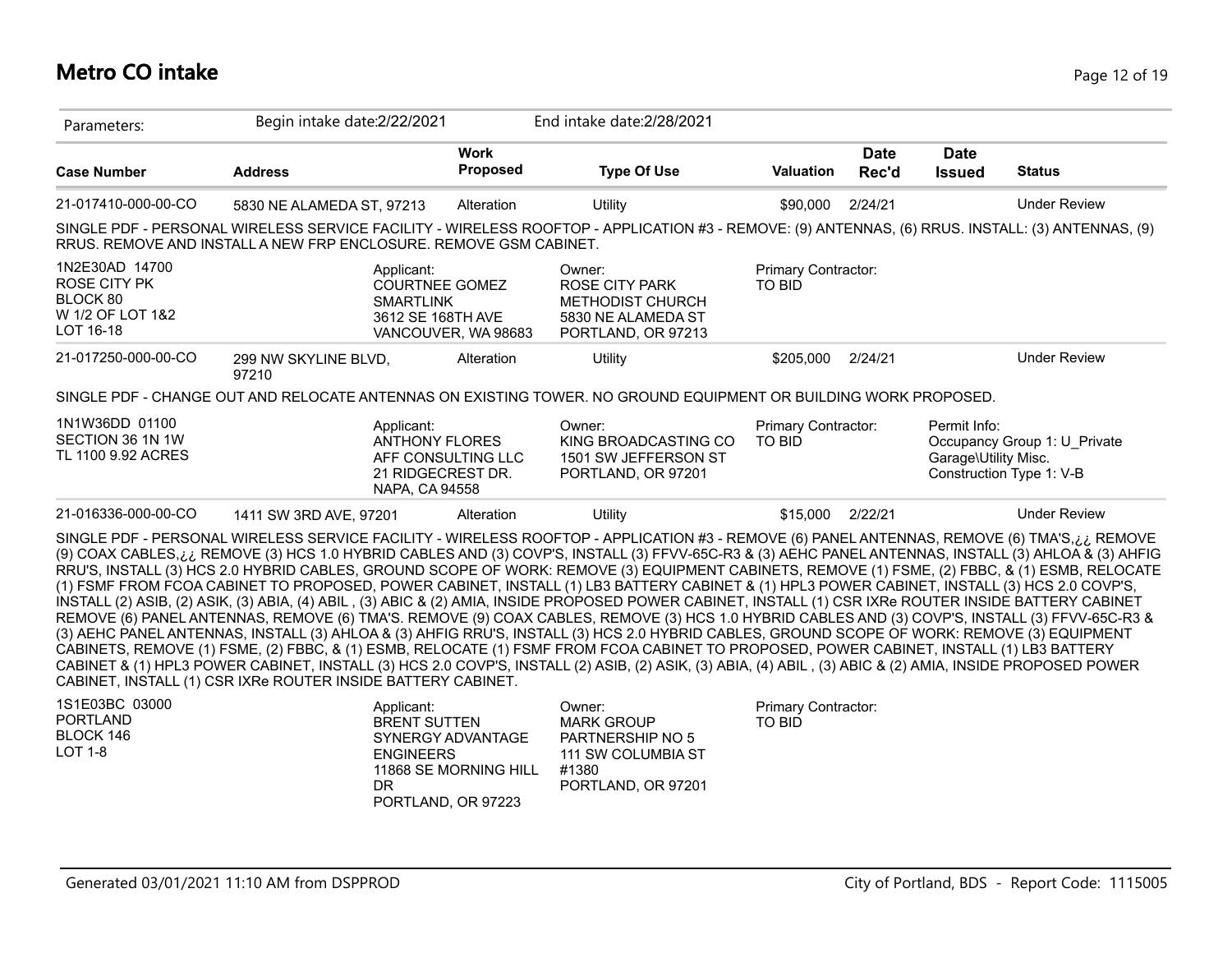# **Metro CO intake** Page 13 of 19

| Parameters:                                                                                                                                                                    | Begin intake date: 2/22/2021 |                                                                                                                |                                | End intake date: 2/28/2021                                                                                                                                                                                                                                                                                                                                                                                                                                                                                                                                                                                                                                                                                                                                  |                                                                                                              |                      |                              |                     |
|--------------------------------------------------------------------------------------------------------------------------------------------------------------------------------|------------------------------|----------------------------------------------------------------------------------------------------------------|--------------------------------|-------------------------------------------------------------------------------------------------------------------------------------------------------------------------------------------------------------------------------------------------------------------------------------------------------------------------------------------------------------------------------------------------------------------------------------------------------------------------------------------------------------------------------------------------------------------------------------------------------------------------------------------------------------------------------------------------------------------------------------------------------------|--------------------------------------------------------------------------------------------------------------|----------------------|------------------------------|---------------------|
| <b>Case Number</b>                                                                                                                                                             | <b>Address</b>               |                                                                                                                | <b>Work</b><br><b>Proposed</b> | <b>Type Of Use</b>                                                                                                                                                                                                                                                                                                                                                                                                                                                                                                                                                                                                                                                                                                                                          | <b>Valuation</b>                                                                                             | <b>Date</b><br>Rec'd | <b>Date</b><br><b>Issued</b> | <b>Status</b>       |
| 21-016857-000-00-CO                                                                                                                                                            | 1429 SW 14TH AVE, 97201      |                                                                                                                | Alteration                     | Utility                                                                                                                                                                                                                                                                                                                                                                                                                                                                                                                                                                                                                                                                                                                                                     | \$15,000                                                                                                     | 2/22/21              |                              | <b>Under Review</b> |
| INSIDE 19" RACK, INSTALL (1) CSR IXRe ROUTER, INSTALL (1) HCS 2.0 ROOFTOP JUNCTION BOX                                                                                         |                              |                                                                                                                |                                | SINGLE PDF - PERSONAL WIRELESS SERVICE FACILITY - WIRELESS ROOFTOP - APPLICATION #3 - REMOVE (6) PANEL ANTENNAS, REMOVE (6) TMA'S & (6) RRU'S,<br>REMOVE (6) COAX CABLES, MODIFY EXISTING ANTENNA MOUNTS, INSTALL (3) FFHH-65C-R3 PANEL ANTENNAS, INSTALL (3) AEHC (ACTIVE ANTENNA - MASSIVE<br>MIMO) PANEL ANTENNAS ¿¿ INSTALL (3) AHLOA & (3) AHFIG RRU'S, INSTALL (1) HCS 2.0 PENDANT STYLE CABLE (FOR AEHC ANTENNAS) GROUND EQUIPMENT<br>SCOPE OF WORK: REMOVE (1) FSME & (2) FBBC FROM INSIDE EXISTING CABINETS/RACK ¿¿ REMOVE (2) ULTRASITE CABINETS, (1) FLEXI STACK & (1) 23" RACK,<br>INSTALL (1) 19" POWER RACK & (1) 23" BATTERY RACK, INSTALL (2) AMIA, (2) ASIB, (2) ASIK, (3) ABIA, (4) ABIL, (3) ABIC & (1), RELOCATE (1) ESMB & (1) FSMF TO |                                                                                                              |                      |                              |                     |
| 1S1E04AB 06600<br><b>PORTLAND</b><br><b>BLOCK NE1/4X</b><br><b>LOT 3&amp;4</b>                                                                                                 |                              | Applicant:<br><b>BRENT SUTTEN</b><br><b>SYNERGY ADVANTAGE</b><br><b>ENGINEERS</b><br>DR.<br>PORTLAND, OR 97223 | 11868 SE MORNING HILL          | Owner:<br><b>MICHAEL FEVES</b><br>2284 NW THURMAN ST<br>PORTLAND, OR 97210                                                                                                                                                                                                                                                                                                                                                                                                                                                                                                                                                                                                                                                                                  | Primary Contractor:<br><b>TO BID</b>                                                                         |                      |                              |                     |
| 20-196065-000-00-CO                                                                                                                                                            | 6518 SE FOSTER RD, 97206     |                                                                                                                | Alteration                     | Utility                                                                                                                                                                                                                                                                                                                                                                                                                                                                                                                                                                                                                                                                                                                                                     | \$20,000                                                                                                     | 2/23/21              |                              | Approved to Issue   |
|                                                                                                                                                                                |                              |                                                                                                                |                                | SINGLE PDF - PERSONAL WIRELESS SERVICE FACILITY - WIRELESS TOWER - APPLICATION #3 - ADD 3 RRUS AND 1 JUNCITON BOX. REMOVE 2 SURGE<br>SUPRESSORS AND 2 TMAS. SWAP 3 PANEL ANTENNAS, 1 CABINET, 1 HYBRID AND REPLACE MOUNT WITH LOW PROFILE.                                                                                                                                                                                                                                                                                                                                                                                                                                                                                                                  |                                                                                                              |                      |                              |                     |
| 1S2E17BB 19500<br>ARLETA PK3<br>BLOCK <sub>5</sub><br>E 40' OF LOT 21-23                                                                                                       |                              | Applicant:<br><b>JACOB FINNEY</b><br>PORTLAND OR<br><b>USA</b>                                                 | <b>SBA COMMUNICATIONS</b>      | Owner:<br>6914 SE FOSTER RD LLC<br>5403 SE 69TH AVE<br>PORTLAND, OR 97206                                                                                                                                                                                                                                                                                                                                                                                                                                                                                                                                                                                                                                                                                   | Primary Contractor:<br><b>TO BID</b>                                                                         |                      |                              |                     |
| 18-131072-DFS-01-CO                                                                                                                                                            | 5850 NE 92ND DR, 97220       |                                                                                                                | Alteration                     | Utility                                                                                                                                                                                                                                                                                                                                                                                                                                                                                                                                                                                                                                                                                                                                                     | \$5,000                                                                                                      | 2/23/21              |                              | <b>Under Review</b> |
| SINGLE PDF - DFS FOR ELEVATOR MAST                                                                                                                                             |                              |                                                                                                                |                                |                                                                                                                                                                                                                                                                                                                                                                                                                                                                                                                                                                                                                                                                                                                                                             |                                                                                                              |                      |                              |                     |
| 1N2E16D 02200<br>SECTION 16 1N 2E<br>TL 2200 53.15 ACRES<br>LAND & IMPS SEE R644960 (R942160061) &<br>R646222 (R942160062) FOR MACH & EQUIP<br>SPLIT LEVY R536591 (R942161000) |                              | Applicant:<br><b>DAN WILLIAMS</b><br><b>FASTER PERMITS</b><br>420<br>PORTLAND OR 97201                         | 2000 SW 1ST AVE SUITE          | Owner:<br>OWENS-BROCKWAY<br><b>GLASS CONTAINERS INC</b><br>1 MICHAEL OWENS WAY<br>PERRYSBURG, OH 43551-<br>2999                                                                                                                                                                                                                                                                                                                                                                                                                                                                                                                                                                                                                                             | CCB - Contractor:<br><b>STREIMER SHEET</b><br><b>METAL WORKS INC</b><br>740 N KNOTT ST<br>PORTLAND, OR 97227 |                      |                              |                     |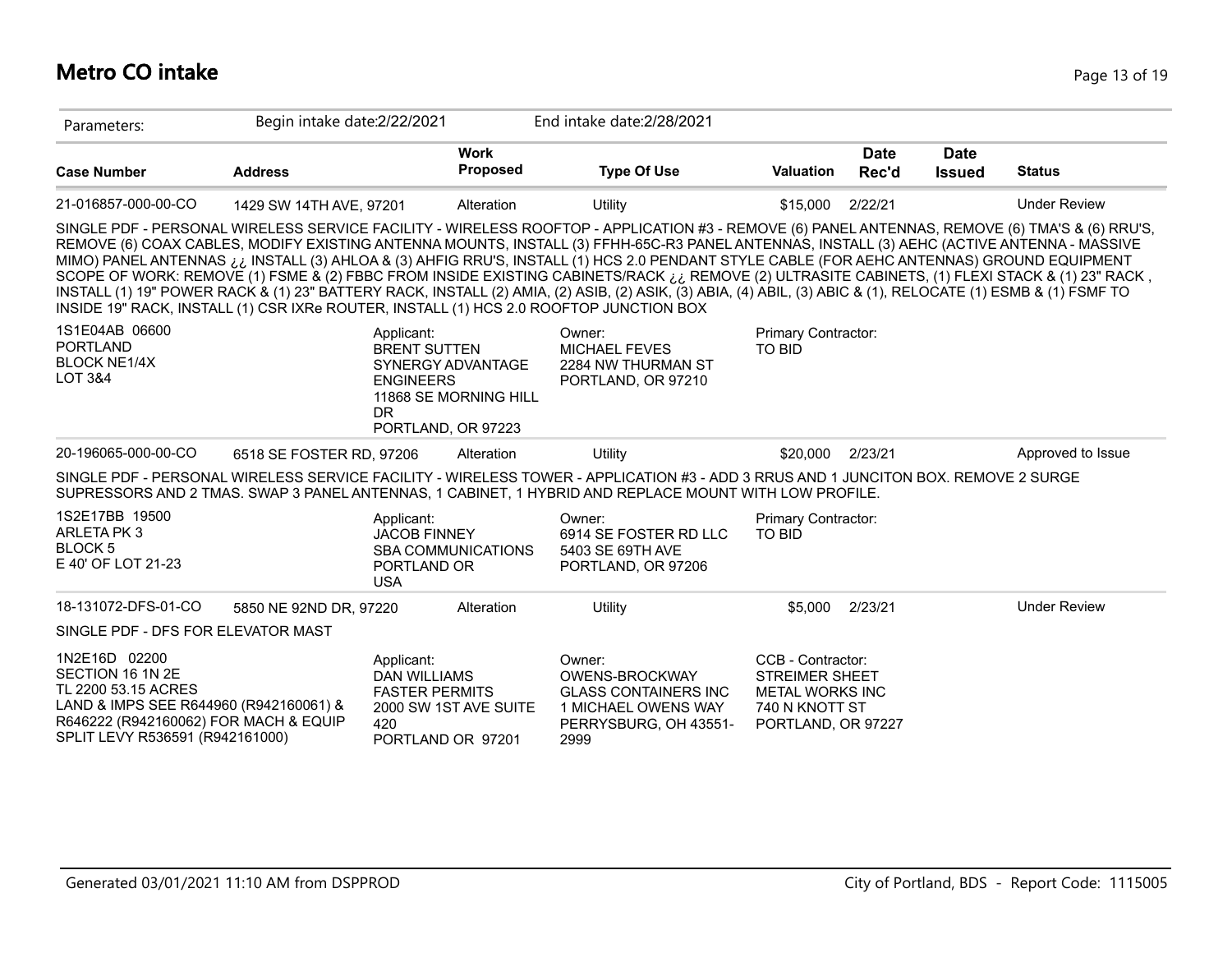### **Metro CO intake** Page 14 of 19

| Parameters:                                                                     | Begin intake date: 2/22/2021 |                                                                                                                                                  |                         | End intake date: 2/28/2021                                                                                                                                                 |                                                                                                                                    |                      |                              |                                                                                   |
|---------------------------------------------------------------------------------|------------------------------|--------------------------------------------------------------------------------------------------------------------------------------------------|-------------------------|----------------------------------------------------------------------------------------------------------------------------------------------------------------------------|------------------------------------------------------------------------------------------------------------------------------------|----------------------|------------------------------|-----------------------------------------------------------------------------------|
| <b>Case Number</b>                                                              | <b>Address</b>               |                                                                                                                                                  | <b>Work</b><br>Proposed | <b>Type Of Use</b>                                                                                                                                                         | <b>Valuation</b>                                                                                                                   | <b>Date</b><br>Rec'd | <b>Date</b><br><b>Issued</b> | <b>Status</b>                                                                     |
| 21-018669-000-00-CO                                                             | 12505 NE HALSEY ST, 97230    |                                                                                                                                                  | Alteration              | <b>Utility</b>                                                                                                                                                             | \$18,000                                                                                                                           | 2/26/21              |                              | <b>Under Review</b>                                                               |
| UPGRADE EQUIPMENT IN EXISTING CABINETS, (1) J-BOX FOR NEW CABLE.                |                              |                                                                                                                                                  |                         | SINGLE PDF - PERSONAL WIRELESS SERVICE FACILITY - WIRELESS TOWER - APPLICATION #3 - INSTALL (3) ANTENNAS AND (1) CABLE W/COVP. GROUND:                                     |                                                                                                                                    |                      |                              |                                                                                   |
| 1N2E26CC 04800<br><b>HAZELWOOD</b><br>W 1/2 OF LOT 39 EXC N 300' & EXC PT IN ST |                              | Applicant:<br>AMELIA MECKLER<br><b>CROWN CASTLE</b><br>PORTLAND OR<br><b>USA</b>                                                                 |                         | Owner:<br>PARKROSE COMMUNITY<br>UNITED CHURCH OF<br><b>CHRIST INC</b><br>12505 NE HALSEY ST<br>PORTLAND, OR 97230-1928                                                     | Primary Contractor:<br>TO BID                                                                                                      |                      |                              |                                                                                   |
| Total # of CO Alteration permit intakes:39                                      |                              |                                                                                                                                                  |                         |                                                                                                                                                                            |                                                                                                                                    |                      |                              | Total valuation of CO Alteration permit intakes: \$5,736,404                      |
| 21-017062-000-00-CO                                                             | 1871 N FLINT AVE, 97227      |                                                                                                                                                  | Demolition              | <b>Business</b>                                                                                                                                                            | \$28,700                                                                                                                           | 2/23/21              |                              | <b>Under Review</b>                                                               |
| for new 7 story apartment building under 20-188519-CO                           |                              |                                                                                                                                                  |                         | ANALOG Demo - Demolition of a single story commercial building (Building A) with an attached garage (Building B) & a detached garage (Building C 21-017395) in preparation |                                                                                                                                    |                      |                              |                                                                                   |
| 1N1E27DC 03100                                                                  |                              | Applicant:<br><b>BORIS KRATZENBERG</b><br><b>WORKS PROGRESS</b><br><b>ARCHITECTURE</b><br>811 SE STARK STREET<br>PORTLAND OR 97214<br><b>USA</b> |                         | Owner:<br>1835 N FLINT LLC<br>2222 NE OREGON ST STE<br>208<br>PORTLAND OR 97232                                                                                            | CCB - Contractor:<br><b>JUD SCHAEFER</b><br>R & H RESIDENTIAL<br><b>CONSTRUCTION CO</b><br>2019 NW WILSON ST<br>PORTLAND, OR 97209 |                      |                              |                                                                                   |
| 21-017417-000-00-CO                                                             | 11402 NE MARX ST, 97220      |                                                                                                                                                  | Demolition              | Storage                                                                                                                                                                    | \$1,000                                                                                                                            | 2/26/21              |                              | <b>Under Review</b>                                                               |
| SINGLE PDF - DEMOLITION OF STORAGE SHED, 1 OF 2. ** WITH 21-017422 CO**         |                              |                                                                                                                                                  |                         |                                                                                                                                                                            |                                                                                                                                    |                      |                              |                                                                                   |
| 1N2E22AB 02500<br>PARTITION PLAT 1993-121<br>LOT <sub>2</sub>                   |                              | Applicant:<br><b>JOHN LLEWELLYN</b><br>COLUMBIA RECYCLING<br><b>PDX</b><br>11402 NE MARX ST<br>PORTLAND, OR 97220                                |                         | Owner:<br>DAO ANH THI LAM<br>1515 E BURNSIDE ST<br>PORTLAND, OR 97214-1452<br>Owner:<br><b>BANG TRAN</b><br>1515 E BURNSIDE ST<br>PORTLAND, OR 97214-1452                  |                                                                                                                                    |                      | Permit Info:<br>Warehouse    | Occupancy Group 1: S-<br>1_Storage - Moderate Hazard,<br>Construction Type 1: V-B |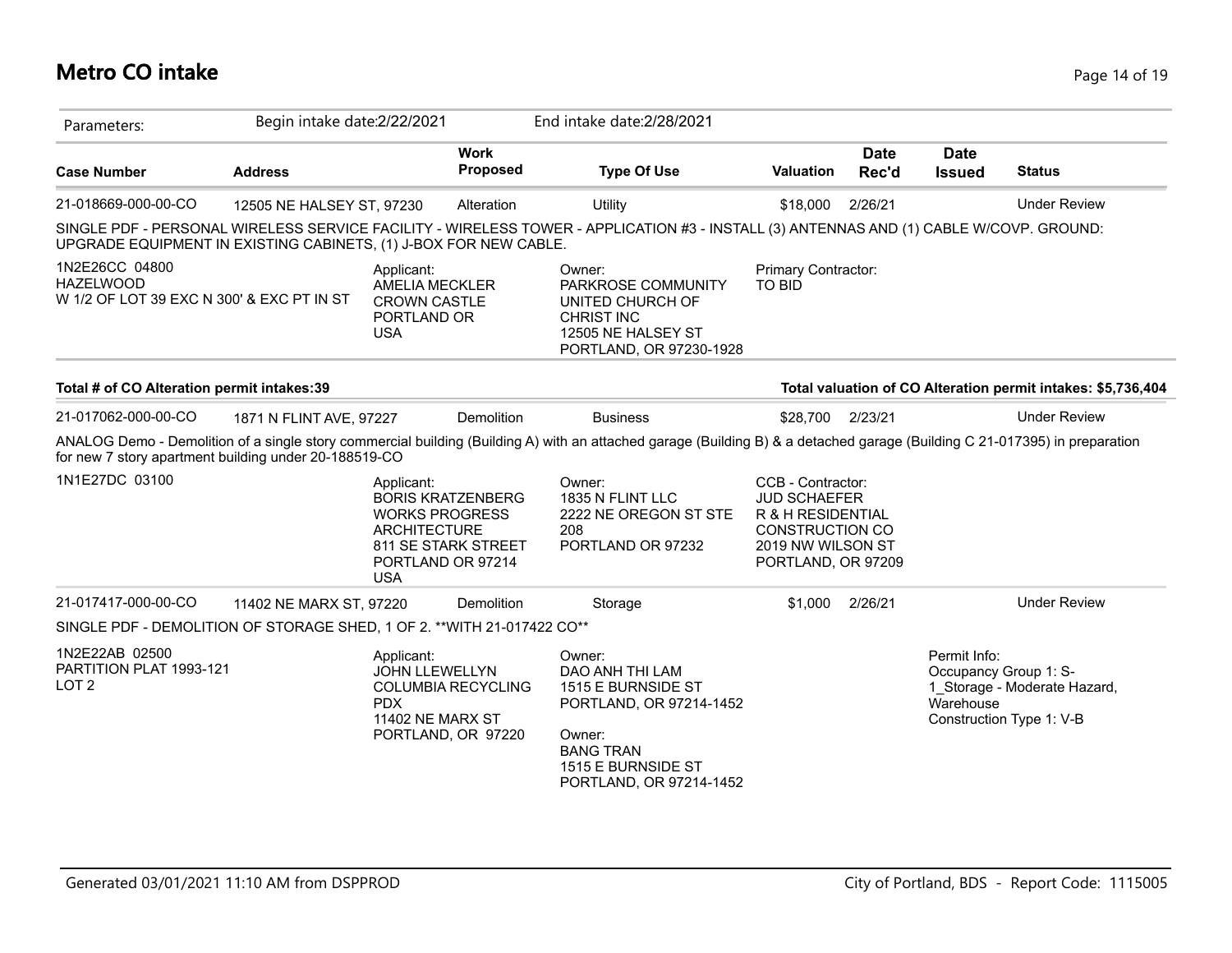### **Metro CO intake** Page 15 of 19

| Parameters:                                                             | Begin intake date: 2/22/2021 |                                                                                              |                                                 |            | End intake date: 2/28/2021                                                                                                                                |                                                                                                                        |                      |                              |                                                                                   |
|-------------------------------------------------------------------------|------------------------------|----------------------------------------------------------------------------------------------|-------------------------------------------------|------------|-----------------------------------------------------------------------------------------------------------------------------------------------------------|------------------------------------------------------------------------------------------------------------------------|----------------------|------------------------------|-----------------------------------------------------------------------------------|
| <b>Case Number</b>                                                      | <b>Address</b>               |                                                                                              | <b>Work</b><br><b>Proposed</b>                  |            | <b>Type Of Use</b>                                                                                                                                        | Valuation                                                                                                              | <b>Date</b><br>Rec'd | <b>Date</b><br><b>Issued</b> | <b>Status</b>                                                                     |
| 21-017422-000-00-CO                                                     | 11402 NE MARX ST, 97220      |                                                                                              | Demolition                                      |            | Storage                                                                                                                                                   | \$1,000                                                                                                                | 2/26/21              |                              | <b>Under Review</b>                                                               |
| SINGLE PDF - DEMOLITION OF STORAGE SHED, 2 OF 2. ** WITH 21-017417 CO** |                              |                                                                                              |                                                 |            |                                                                                                                                                           |                                                                                                                        |                      |                              |                                                                                   |
| 1N2E22AB 02500<br>PARTITION PLAT 1993-121<br>LOT <sub>2</sub>           |                              | Applicant:<br><b>JOHN LLEWELLYN</b><br><b>PDX</b><br>11402 NE MARX ST                        | <b>COLUMBIA RECYCLING</b><br>PORTLAND, OR 97220 |            | Owner:<br>DAO ANH THI LAM<br>1515 E BURNSIDE ST<br>PORTLAND, OR 97214-1452<br>Owner:<br><b>BANG TRAN</b><br>1515 E BURNSIDE ST<br>PORTLAND, OR 97214-1452 |                                                                                                                        |                      | Permit Info:<br>Warehouse    | Occupancy Group 1: S-<br>1_Storage - Moderate Hazard,<br>Construction Type 1: V-B |
| Total # of CO Demolition permit intakes:3                               |                              |                                                                                              |                                                 |            |                                                                                                                                                           |                                                                                                                        |                      |                              | Total valuation of CO Demolition permit intakes: \$30,700                         |
| 18-235456-DFS-06-CO                                                     | 15 NW PARK AVE, 97209        |                                                                                              | New Construction                                |            | Apartments/Condos<br>(3 or more units)                                                                                                                    | \$1,100,000                                                                                                            | 2/25/21              | 2/25/21                      | Issued                                                                            |
| AMARA a.k.a. 818 W BURNSIDE - DFS 06 - metal and cement panels          |                              |                                                                                              |                                                 |            |                                                                                                                                                           |                                                                                                                        |                      |                              |                                                                                   |
| 1N1E34CB 10600                                                          |                              | Applicant:<br><b>ANDREY MITRIK</b><br><b>BUILDERS</b><br>815 W BURNSIDE<br>PORTLAND OR 97209 | LENNAR MULITFAMILY                              | <b>LLC</b> | Owner:<br>LMC BURNSIDE HOLDINGS<br>1325 4TH AVE #1300<br>SEATTLE, WA 98101                                                                                | CCB - Contractor:<br>LENNAR MULTIFAMILIY<br><b>BUILDERS LLC</b><br>95 ENTERPRISE SUITE<br>200<br>ALISO VIEJO, CA 90620 |                      |                              |                                                                                   |
| 20-115165-DFS-01-CO                                                     | 6942 N MONTANA AVE, 97217    |                                                                                              | New Construction                                |            | Apartments/Condos<br>(3 or more units)                                                                                                                    |                                                                                                                        | \$7,500 2/25/21      |                              | <b>Under Review</b>                                                               |
| SINGLE PDF - DFS FOR GUARDRAIL.                                         |                              |                                                                                              |                                                 |            |                                                                                                                                                           |                                                                                                                        |                      |                              |                                                                                   |
| 1N1E15BC 04000                                                          |                              | Applicant:<br><b>ADRIAN OLTEAN</b><br>205 SE SPOKANE ST.<br>PORTLAND OR 97217                |                                                 |            | Owner:<br>6942 MONTANA LLC<br>12835 SE STALEY AVE<br>DAMASCUS, OR 97089                                                                                   | CCB - Contractor:<br>DBM CONSTRUCTION<br><b>LLC</b><br>205 SE SPOKANE ST<br><b>SUITE 329</b><br>PORTLAND, OR 97202     |                      |                              |                                                                                   |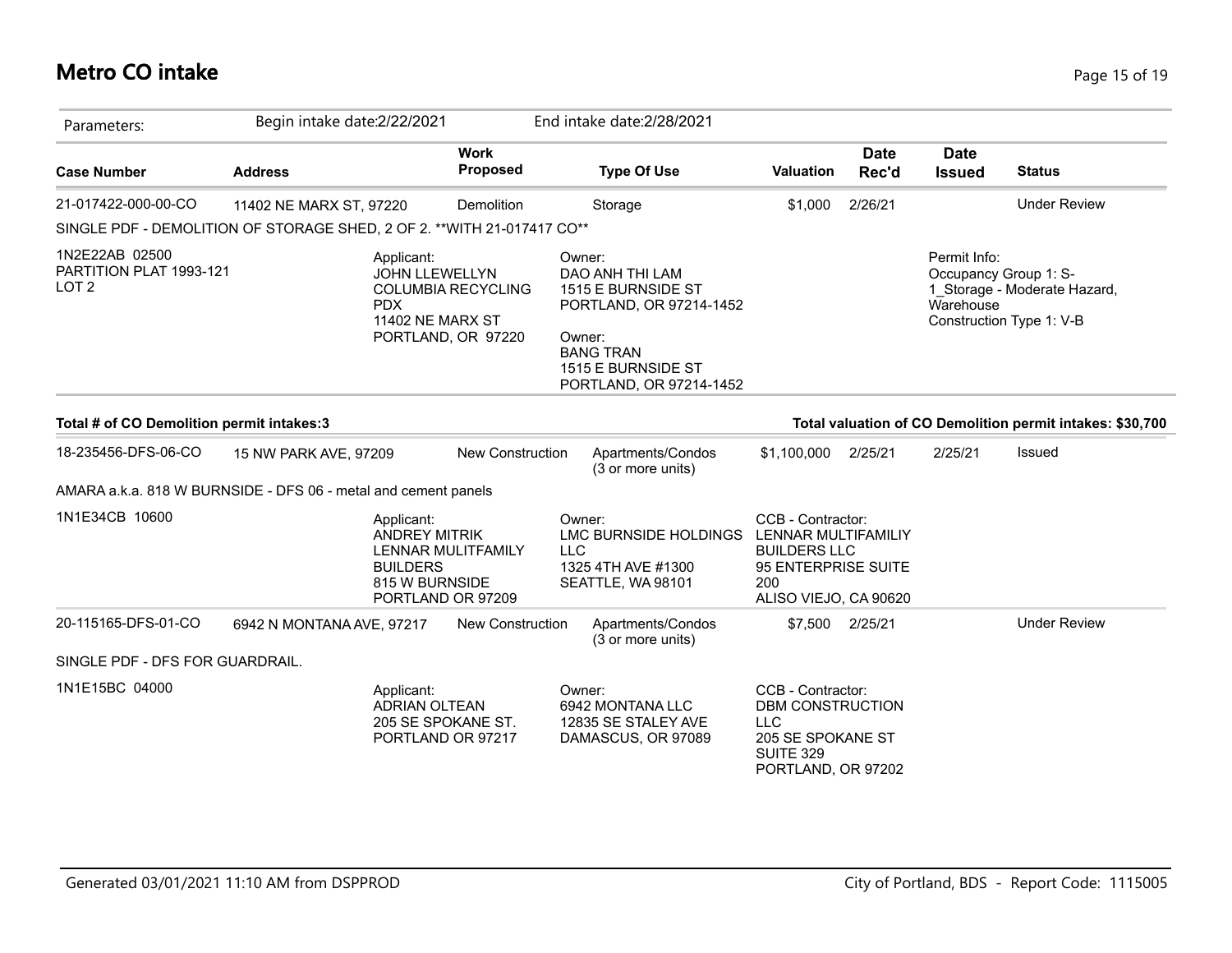### **Metro CO intake** Page 16 of 19

| Parameters:                      | Begin intake date: 2/22/2021                                                                                                      |                                                                                                          | End intake date: 2/28/2021                                                                       |                                                                                                                        |                      |                                                                   |                            |
|----------------------------------|-----------------------------------------------------------------------------------------------------------------------------------|----------------------------------------------------------------------------------------------------------|--------------------------------------------------------------------------------------------------|------------------------------------------------------------------------------------------------------------------------|----------------------|-------------------------------------------------------------------|----------------------------|
| <b>Case Number</b>               | <b>Address</b>                                                                                                                    | <b>Work</b><br>Proposed                                                                                  | <b>Type Of Use</b>                                                                               | <b>Valuation</b>                                                                                                       | <b>Date</b><br>Rec'd | <b>Date</b><br><b>Issued</b>                                      | <b>Status</b>              |
| 19-168360-DFS-01-CO              | 1550 N BUFFALO ST, 97217                                                                                                          | New Construction                                                                                         | Apartments/Condos<br>(3 or more units)                                                           | \$15,000                                                                                                               | 2/25/21              |                                                                   | <b>Under Review</b>        |
|                                  | SINGLE PDF - DFS FOR ANCHOR TIE-DOWN SYSTEM.                                                                                      |                                                                                                          |                                                                                                  |                                                                                                                        |                      |                                                                   |                            |
| 1N1E16AA 19200                   | Applicant:<br><b>ZAC HORTON</b><br><b>FASTER PERMITS</b><br>420                                                                   | 2000 SW 1ST AVE SUITE<br>PORTLAND, OR 97201                                                              | Owner:<br><b>LUCID VENTURES INC</b><br>16401 NE 21ST ST<br>VANCOUVER, WA 98684                   | CCB - Contractor:<br><b>BTS HOMES INC</b><br>2101 SE 98TH AVE<br>VANCOUVER, WA 98664                                   |                      | Permit Info:<br>Occupancy Group 1: R-<br>Construction Type 1: V-B | 2 Residential Multi-family |
| 19-168571-REV-02-CO              | 4415 SE 61ST AVE, 97206                                                                                                           | <b>New Construction</b>                                                                                  | Apartments/Condos<br>(3 or more units)                                                           | \$5,000                                                                                                                | 2/22/21              |                                                                   | <b>Under Review</b>        |
| STAIRWELL INTO UNIT 2.           | SINGLE PDF - VALUE-ADDED REVISION TO MODIFY ACCESSIBLE RAMP ON SOUTHSIDE, MODIFY 2 EXTERIOR DOORS ON UNIT 1 & ADD NEW DOOR IN THE |                                                                                                          |                                                                                                  |                                                                                                                        |                      |                                                                   |                            |
| 1S2E07DD 07800                   | Applicant:                                                                                                                        | RAPHAEL GOODBLATT<br>AHHA ARCHITECT INC<br>6663 SW BEAVERTON<br>HILLSDALE HWY #222<br>PORTLAND, OR 97225 | Owner:<br><b>PROVISION BUILDERS LLC</b><br>5700 NE 82ND AVE #L57<br>VANCOUVER, WA 98662-<br>9432 | CCB - Contractor:<br><b>PROVISION</b><br><b>REMODELING LLC</b><br>11328 NE 23RD ST<br>VANCOUVER, WA 98684              |                      | Permit Info:<br>Occupancy Group 1: R-<br>Construction Type 1: V-B | 2 Residential Multi-family |
| 18-244022-DFS-03-CO              | 1315 NW JOHNSON ST, 97209                                                                                                         | <b>New Construction</b>                                                                                  | Apartments/Condos<br>(3 or more units)                                                           | \$40,000                                                                                                               | 2/23/21              |                                                                   | <b>Under Review</b>        |
| SINGLE PDF - DFS FOR WOOD JOISTS |                                                                                                                                   |                                                                                                          |                                                                                                  |                                                                                                                        |                      |                                                                   |                            |
| 1N1E33AD 01500                   | Applicant:<br><b>MIKE COYLE</b><br><b>FASTER PERMITS</b><br>420                                                                   | 2000 SW 1ST AVE, STE<br>PORTLAND, OR 97201                                                               | Owner:<br><b>JOHNSON 13 LLC</b><br>1325 NW JOHNSON ST<br>PORTLAND, OR 97209                      | CCB - Contractor:<br><b>SEABOLD</b><br><b>CONSTRUCTION CO INC</b><br>9965 SW ARCTIC DR<br>BEAVERTON, OR 97005-<br>4194 |                      |                                                                   |                            |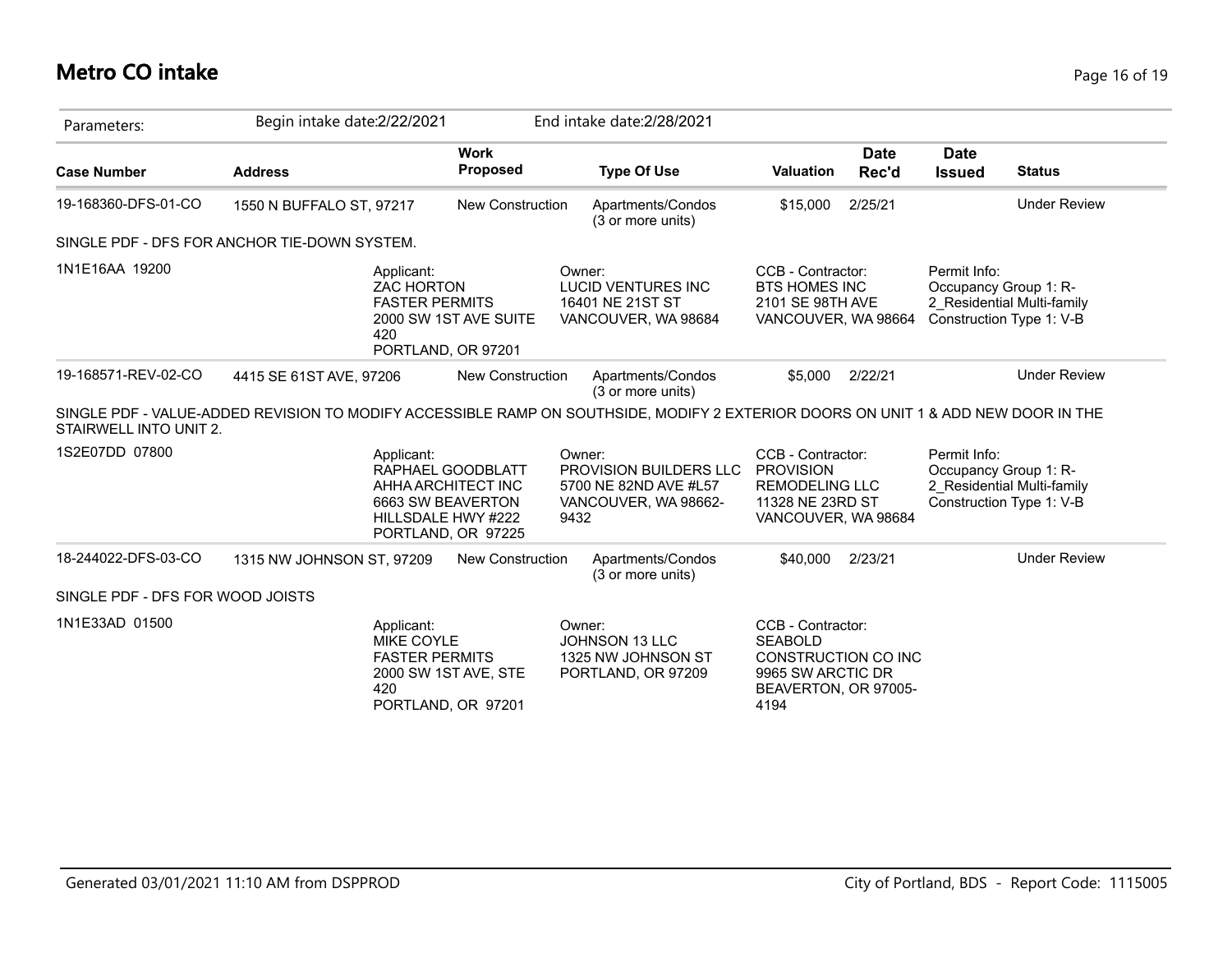### **Metro CO intake** Page 17 of 19

| Parameters:                                                                  | Begin intake date: 2/22/2021                                                                                                         |                                | End intake date: 2/28/2021                                                              |                                                                                                                           |                      |                                                                                       |                                                              |
|------------------------------------------------------------------------------|--------------------------------------------------------------------------------------------------------------------------------------|--------------------------------|-----------------------------------------------------------------------------------------|---------------------------------------------------------------------------------------------------------------------------|----------------------|---------------------------------------------------------------------------------------|--------------------------------------------------------------|
| <b>Case Number</b>                                                           | <b>Address</b>                                                                                                                       | <b>Work</b><br><b>Proposed</b> | <b>Type Of Use</b>                                                                      | <b>Valuation</b>                                                                                                          | <b>Date</b><br>Rec'd | <b>Date</b><br><b>Issued</b>                                                          | <b>Status</b>                                                |
| 19-202537-REV-03-CO                                                          | 6290 N MONTANA AVE, 97217                                                                                                            | New Construction               | Apartments/Condos<br>(3 or more units)                                                  | \$0                                                                                                                       | 2/24/21              |                                                                                       | <b>Under Review</b>                                          |
|                                                                              | SINGLE PDF - REMOVE EXISTING WESTERN RED CEDAR, REPLACE WITH NEW SEMPERVIRENS.                                                       |                                |                                                                                         |                                                                                                                           |                      |                                                                                       |                                                              |
| 1N1E15CB 06900                                                               | Applicant:<br><b>SAM NORTH</b><br><b>BRETT SCHULZ,</b><br><b>ARCHITECT PC</b><br>2500 NE SANDY BLVD<br>SUITE D<br>PORTLAND, OR 97232 |                                | Owner:<br>6234 N MONTANA LLC<br>815 SE 23RD AVE<br>PORTLAND, OR 97214                   | CCB - Contractor:<br><b>SAMS DEVELOPMENT</b><br><b>INC</b><br>1100 NE 28TH AVE STE<br>104<br>PORTLAND, OR 97232           |                      |                                                                                       |                                                              |
| 21-017925-000-00-CO                                                          | 4325 N MISSISSIPPI AVE,<br>97217                                                                                                     | <b>New Construction</b>        | Apartments/Condos<br>(3 or more units)                                                  | \$500,000                                                                                                                 | 2/25/21              |                                                                                       | <b>Under Review</b>                                          |
|                                                                              | SINGLE PDF - NEW 3 STORY 12 UNIT APARTMENT BUILDING.                                                                                 |                                |                                                                                         |                                                                                                                           |                      |                                                                                       |                                                              |
| 1N1E22CA 03800<br><b>MULTNOMAH</b><br>BLOCK <sub>2</sub><br>LOT <sub>7</sub> | Applicant:<br><b>RYAN PICKREL</b><br><b>FASTER PERMITS</b><br>2000 SW 1ST AVE #420<br>PORTLAND OR 97201                              |                                | Owner:<br><b>BLOCK 2 MISSISSIPPI LLC</b><br>300 W 15TH ST #300-4<br>VANCOUVER, WA 98660 | CCB - Contractor:<br>K & C CUSTOM HOMES<br><b>LLC</b><br>1530 N ALBERTA<br><b>STREET</b><br>PORTLAND, OR 97217            |                      | Permit Info:<br>Occupancy Group 1: R-<br>Construction Type 1: V-B<br>Only: 3382       | 2 Residential Multi-family<br>Total Square Footage - Display |
| 20-110875-DFS-05-CO                                                          | 2130 NE MARTIN LUTHER<br>KING JR BLVD, 97212                                                                                         | <b>New Construction</b>        | <b>Business</b>                                                                         | \$203,062 2/23/21                                                                                                         |                      | 2/23/21                                                                               | Issued                                                       |
|                                                                              | DFS 05 - Design of Windows Exceeding 7 feet in Height or Width, and their Attachment to the Building                                 |                                |                                                                                         |                                                                                                                           |                      |                                                                                       |                                                              |
| 1N1E26CB 18600                                                               | Applicant:<br><b>Troy Aitken</b><br>Swinerton<br>342 SW Second Avenue<br>Portland, OR 97204                                          |                                | Owner:<br>CNS PROPERTIES LLC<br>PO BOX 5118<br>PORTLAND, OR 97208-5118                  | CCB - Contractor:<br><b>SWINERTON BUILDERS</b><br><b>INC</b><br>2001 CLAYTON ROAD<br>7TH FLOOR LEGAL<br>CONCORD, CA 94520 |                      | Permit Info:<br>Off., Med.Off., Pub.Bldg.<br>Construction Type 1: V-B<br>Type 1): V-B | Occupancy Group 1: B Bank,<br>Construction Type 2 (formerly  |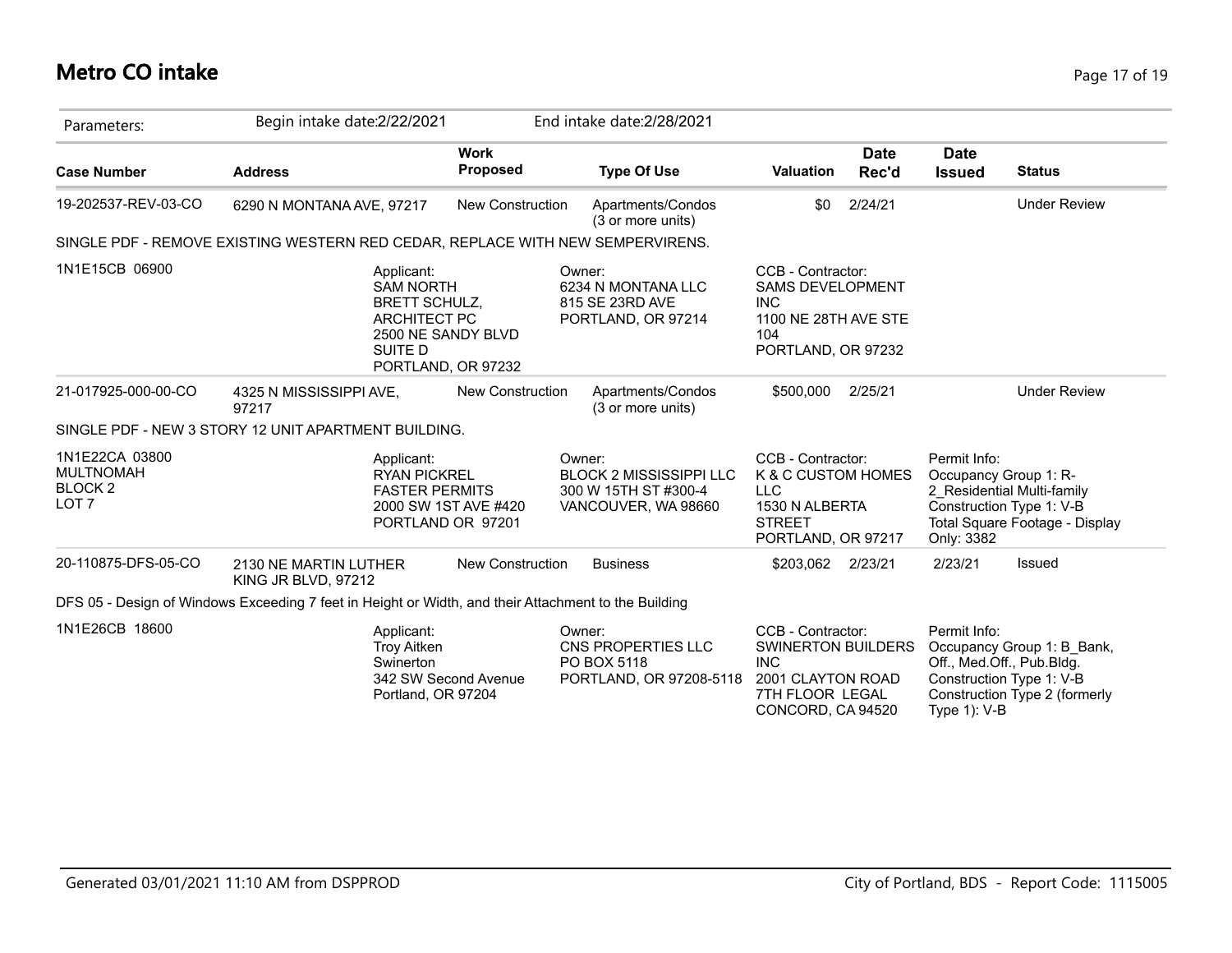### **Metro CO intake** Page 18 of 19

| Parameters:                                             | Begin intake date: 2/22/2021                                                                                            |                                                  | End intake date: 2/28/2021                                                                                              |                                                                                                                                                      |                      |                                                     |                                                           |
|---------------------------------------------------------|-------------------------------------------------------------------------------------------------------------------------|--------------------------------------------------|-------------------------------------------------------------------------------------------------------------------------|------------------------------------------------------------------------------------------------------------------------------------------------------|----------------------|-----------------------------------------------------|-----------------------------------------------------------|
| <b>Case Number</b>                                      | <b>Address</b>                                                                                                          | <b>Work</b><br><b>Proposed</b>                   | <b>Type Of Use</b>                                                                                                      | <b>Valuation</b>                                                                                                                                     | <b>Date</b><br>Rec'd | <b>Date</b><br><b>Issued</b>                        | <b>Status</b>                                             |
| 19-218657-DFS-14-CO                                     | 1750 SW SALMON ST, 97205                                                                                                | <b>New Construction</b>                          | Educational                                                                                                             | \$2,379,555                                                                                                                                          | 2/25/21              | 2/25/21                                             | Issued                                                    |
|                                                         | LINCOLN H.S. - DFS-14 - Hangers and supports for electrical systems and equipment - seismic                             |                                                  |                                                                                                                         |                                                                                                                                                      |                      |                                                     |                                                           |
| 1S1E04AB 00100                                          | Applicant:<br><b>MARK SAWALLICH</b><br><b>HOFFMAN</b><br><b>CONSTRUCTION</b><br><b>SUITE 2100</b><br>PORTLAND, OR 97205 | 805 SW BROADWAY ST.,                             | Owner:<br><b>SCHOOL DISTRICT NO 1</b><br>PO BOX 3107<br>PORTLAND, OR 97208-3107                                         | CCB - Contractor:<br><b>HOFFMAN</b><br><b>CONSTRUCTION</b><br><b>COMPANY OF OREGON</b><br>805 SW BROADWAY<br><b>SUITE 2100</b><br>PORTLAND, OR 97205 |                      | Permit Info:<br>Construction Type 1: I-B            | Occupancy Group 1: E_School                               |
| 19-256420-DFS-01-CO                                     | 4300 NE KILLINGSWORTH<br>ST, 97218                                                                                      | New Construction                                 | Educational                                                                                                             | \$150,000                                                                                                                                            | 2/24/21              | 2/24/21                                             | Issued                                                    |
|                                                         | DE LA SALLE H.S. - DFS-01 - Glazing systems *** w/20-105975-DFS-04-CO ***                                               |                                                  |                                                                                                                         |                                                                                                                                                      |                      |                                                     |                                                           |
| 1N2E19BB 04000                                          | Applicant:<br>Alex Helm<br>P & C Construction Co.<br>2133 NW York St<br>Portland, OR 97210                              |                                                  | Owner:<br>ST CHARLES CATHOLIC<br><b>CHURCH PORTLAND</b><br><b>OREGON</b><br>5310 NE 42ND AVE<br>PORTLAND, OR 97218-1510 | CCB - Contractor:<br><b>STEVE BARTELL</b><br>P & C CONSTRUCTION<br><sub>CO</sub><br>2133 NW YORK ST<br>PORTLAND, OR 97210                            |                      |                                                     |                                                           |
| 18-270860-DFS-04-CO                                     | 4001 SW CANYON RD, 97221                                                                                                | New Construction                                 | Factory/Industrial                                                                                                      | \$44,210                                                                                                                                             | 2/25/21              | 2/25/21                                             | Issued                                                    |
|                                                         | OREGON ZOO - CAFE - DFS-04 - Seismic bracing for kitchen hoods and walk in cooler/freezer                               |                                                  |                                                                                                                         |                                                                                                                                                      |                      |                                                     |                                                           |
| 1S1E05 01400<br>SECTION 05 1S 1E<br>TL 1400 60.69 ACRES | Applicant:<br>3645 NW FRONT AVE.<br>PORTLAND, OR<br>97210                                                               | <b>DEBORAH BANNISTER</b><br>SMITH AND GREENE CO. | Owner:<br><b>METRO</b><br>600 NE GRAND AVE<br>PORTLAND, OR 97232-2736                                                   | CCB - Contractor:<br><b>LEASE CRUTCHER</b><br><b>LEWIS LLC</b><br>550 SW 12TH AVE<br>PORTLAND, OR 97205                                              |                      | Permit Info:<br>Occupancy Group 1: F-<br>Mod.Hazard | 1 Industrial Plant - Factory,<br>Construction Type 1: V-B |